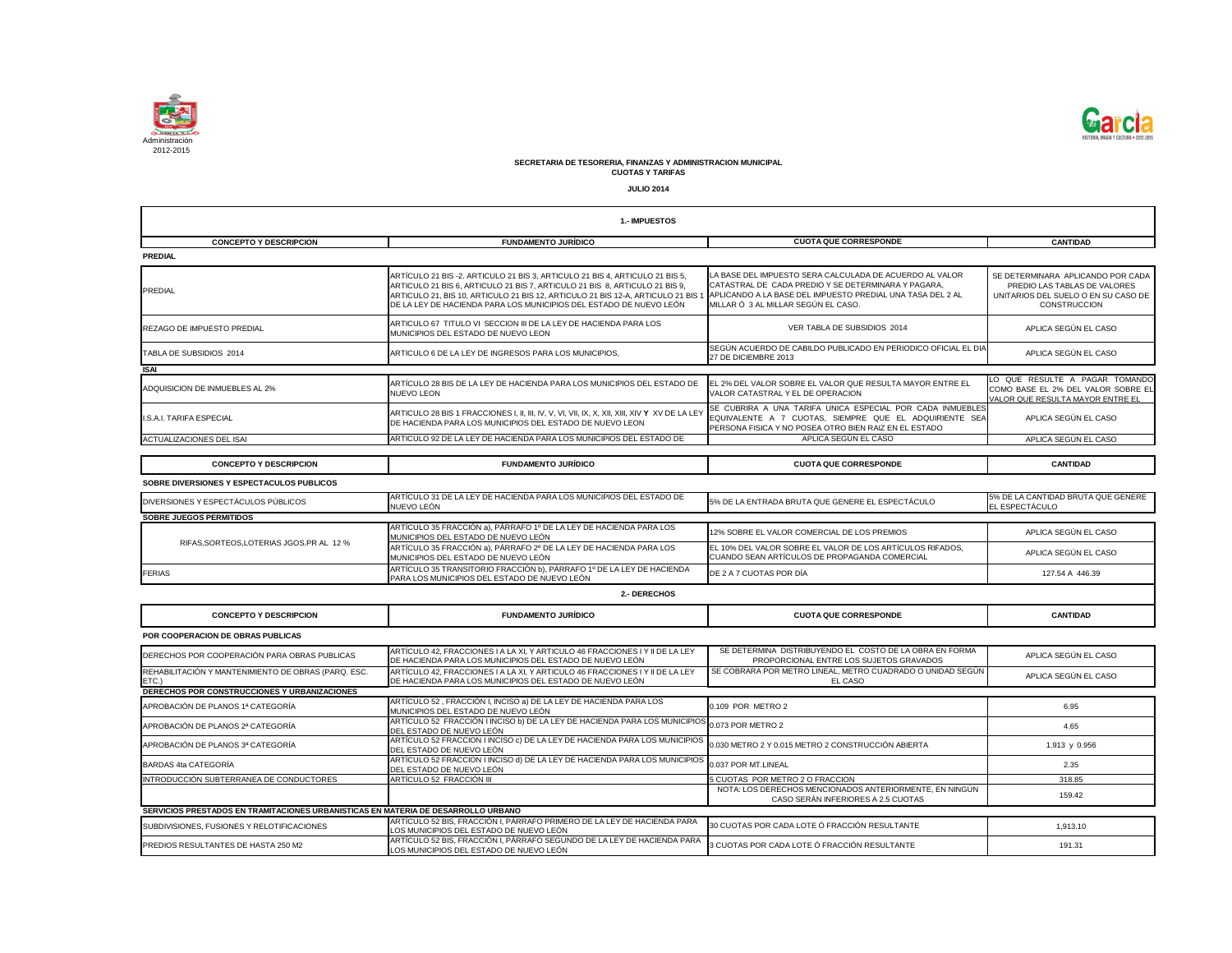| <b>FACTIBILIDAD Y LINEAMIENTO</b>                                                                  | ARTÍCULO 52 BIS, FRACCIÓN I, PÁRRAFO TERCERO DE LA LEY DE HACIENDA PARA<br>LOS MUNICIPIOS DEL ESTADO DE NUEVO LEÓN | 2 CUOTAS  | 127.54   |
|----------------------------------------------------------------------------------------------------|--------------------------------------------------------------------------------------------------------------------|-----------|----------|
| INICIO DE TRAMITE DE USO DE SUELO O EDIFICACION                                                    |                                                                                                                    |           |          |
| INICIO DE TRAMITE DE LICENCIA DE USO DE SUELO O<br><b>EDIFICACIÓN HASTA 100 M2</b>                 | ARTÍCULO 52 BIS, FRACCIÓN II, INCISO b) DE LA LEY DE HACIENDA PARA LOS<br>MUNICIPIOS DEL ESTADO DE NUEVO LEÓN      | 6 CUOTAS  | 382.62   |
| INICIO DE TRÁMITE DE LICENCIA DE USO DE SUELO Ó<br>EDIFICACIÓN MAYOR DE 100 Y HASTA 250 M2         | ARTÍCULO 52 BIS, FRACCIÓN II, INCISO b) DE LA LEY DE HACIENDA PARA LOS<br>IMUNICIPIOS DEL ESTADO DE NUEVO LEON     | 12 CUOTAS | 765.24   |
| INICIO DE TRÁMITE DE LICENCIA DE USO DE SUELO Ó<br><b>IEDIFICACIÓN MAYOR DE 250 Y HASTA 500 M2</b> | ARTÍCULO 52 BIS, FRACCIÓN II, INCISO c) DE LA LEY DE HACIENDA PARA LOS<br>IMUNICIPIOS DEL ESTADO DE NUEVO LEÓN     | 18 CUOTAS | 1.147.86 |
| INICIO DE TRAMITE DE LICENCIA DE USO DE SUELO Ó<br>EDIFICACIÓN MAYOR DE 500 HASTA 1000 M2          | ARTÍCULO 52 BIS, FRACCIÓN II, INCISO d) DE LA LEY DE HACIENDA PARA LOS<br>IMUNICIPIOS DEL ESTADO DE NUEVO LEÓN     | 24 CUOTAS | 1,530.48 |
| INICIO DE TRÁMITE DE LICENCIA DE USO DE SUELO Ó<br>EDIFICACIÓN MAYOR DE 1000 M2                    | ARTÍCULO 52 BIS, FRACCIÓN II, INCISO e) DE LA LEY DE HACIENDA PARA LOS<br>MUNICIPIOS DEL ESTADO DE NUEVO LEÓN      | 30 CUOTAS | 1,913.10 |

| LICENCIAS DE USO DE SUELO O EDIFICACIONES                                                                                |                                                                                                                                                                      |                                                                                                                                                                                                                                                                                                                                                                                                                                                         |            |
|--------------------------------------------------------------------------------------------------------------------------|----------------------------------------------------------------------------------------------------------------------------------------------------------------------|---------------------------------------------------------------------------------------------------------------------------------------------------------------------------------------------------------------------------------------------------------------------------------------------------------------------------------------------------------------------------------------------------------------------------------------------------------|------------|
| LICENCIA DE USO DE SUELO Ó EDIFICACIÓN HASTA 100 M2                                                                      | ARTÍCULO 52 BIS, FRACCIÓN III, INCISO a) DE LA LEY DE HACIENDA PARA LOS<br>MUNICIPIOS DEL ESTADO DE NUEVO LEÓN                                                       | <b>6 CUOTAS</b>                                                                                                                                                                                                                                                                                                                                                                                                                                         | 382.62     |
| LICENCIA DE USO DE SUELO Ó EDIFICACIÓN MAYOR DE 100<br><b>HASTA 250 M2</b>                                               | ARTÍCULO 52 BIS, FRACCIÓN III, INCISO b) DE LA LEY DE HACIENDA PARA LOS<br>MUNICIPIOS DEL ESTADO DE NUEVO LEÓN                                                       | <b>12 CUOTAS</b>                                                                                                                                                                                                                                                                                                                                                                                                                                        | 765.24     |
| LICENCIA DE USO DE SUELO Ó EDIFICACIÓN MAYOR DE 250<br><b>HASTA 500 M2</b>                                               | ARTÍCULO 52 BIS, FRACCIÓN III, INCISO c) DE LA LEY DE HACIENDA PARA LOS<br>MUNICIPIOS DEL ESTADO DE NUEVO LEÓN                                                       | <b>18 CUOTAS</b>                                                                                                                                                                                                                                                                                                                                                                                                                                        | 1,147.86   |
| LICENCIA DE USO DE SUELO Ó EDIFICACIÓN MAYOR DE 500<br><b>HASTA 1000 M2</b>                                              | ARTÍCULO 52 BIS, FRACCIÓN III, INCISO d) DE LA LEY DE HACIENDA PARA LOS<br>MUNICIPIOS DEL ESTADO DE NUEVO LEÓN                                                       | 24 CUOTAS                                                                                                                                                                                                                                                                                                                                                                                                                                               | 1,530.48   |
| LICENCIA DE USO DE SUELO MAYOR DE 1000 M2                                                                                | ARTÍCULO 52 BIS, FRACCIÓN III, INCISO e) DE LA LEY DE HACIENDA PARA LOS<br>MUNICIPIOS DEL ESTADO DE NUEVO LEÓN                                                       | 30 CUOTAS                                                                                                                                                                                                                                                                                                                                                                                                                                               | 1,913.10   |
| <b>ADICIONALES</b>                                                                                                       |                                                                                                                                                                      |                                                                                                                                                                                                                                                                                                                                                                                                                                                         |            |
| ADICIONALES LICENCIA DE USO DE DUELO Ó EDIFICACIÓN<br>HASTA 100M2                                                        | ARTÍCULO 52 BIS, FRACCIÓN III, PÁRRAFO SEGUNDO, INCISO a) DE LA LEY DE<br>HACIENDA PARA LOS MUNICIPIOS DEL ESTADO E NUEVO LEÓN                                       | 0.08 CUOT. POR MT2                                                                                                                                                                                                                                                                                                                                                                                                                                      | 5.10       |
| ADICIONALES LICENCIA DE USO DE SUELO Ó EDIFICACIÓN<br>MAYOR DE 100 HASTA 250 M2                                          | ARTÍCULO 52 BIS, FRACCIÓN III, PÁRRAFO SEGUNDO, INCISO b) DE LA LEY DE<br>HACIENDA PARA LOS MUNICIPIOS EL ESTADO DE NUEVO LEÓN                                       | 0.16 CUOT., POR MT2                                                                                                                                                                                                                                                                                                                                                                                                                                     | 10.20      |
| ADICIONALES LICENCIA DE USO DE SUELO Ó EDIFICACIÓN<br>MAYOR DE 250 HASTA 500 M2                                          | ARTÍCULO 52 BIS, FRACCIÓN III, PÁRRAFO SEGUNDO, INCISO c) DE LA LEY DE<br>HACIENDA PARA LOS MUNICIPIOS DEL ESTADO DE NUEVO LEÓN                                      | 0.24 CUOT. POR MT2                                                                                                                                                                                                                                                                                                                                                                                                                                      | 15.30      |
| ADICIONALES LICENCIA DE USO DE SUELO Ó EDIFICACIÓN<br>MAYOR DE 500 HASTA 1000 M2                                         | ARTÍCULO 52 BIS, FRACCIÓN III, PÁRRAFO SEGUNDO, INCISO d) DE LA LEY DE<br>HACIENDA DE LOS MUNICIPIOS DEL ESTADO DE NUEVO LEÓN                                        | 0.31 CUOT. POR MT2                                                                                                                                                                                                                                                                                                                                                                                                                                      | 19.76      |
| ADICIONALES LICENCIA DE USO DE SUELO Ó EDIFICACIÓN<br><b>MAYOR DE 1000 M2</b>                                            | ARTÍCULO 52 BIS, FRACCIÓN III, PÁRRAFO SEGUNDO, INCISO e) DE LA LEY DE<br>HACIENDA PARA LOS MUNICIPIOS DELESTADO DE NUEVO LEÓN                                       | 0.38 CUOTAS POR MT2                                                                                                                                                                                                                                                                                                                                                                                                                                     | 24.23      |
|                                                                                                                          |                                                                                                                                                                      | NOTA: LA CUOTA PREVISTA NO EXCEDERÁ DE \$8.00 POR METRO<br>CUADRADO PARA EDIFICACIONES HABITACIONALES MULTIFAMILIARES.                                                                                                                                                                                                                                                                                                                                  |            |
| FACTIBILIDAD Y AUTORIZACION DE REGIMEN DE CONDOMINIO                                                                     |                                                                                                                                                                      |                                                                                                                                                                                                                                                                                                                                                                                                                                                         |            |
|                                                                                                                          |                                                                                                                                                                      |                                                                                                                                                                                                                                                                                                                                                                                                                                                         |            |
| <b>VERTICAL</b>                                                                                                          | FACTIBILIDAD Y AUTORIZACIÓN DE RÉGIMENES EN CONDOMINIO ARTÍCULO 52 BIS, FRACCIÓN IV, INCISO a) DE LA LEY DE HACIENDA PARA LOS<br>MUNICIPIOS DEL ESTADO DE NUEVO LEÓN | 0.12 CUOTAS POR MT.2                                                                                                                                                                                                                                                                                                                                                                                                                                    | 7.65       |
| FACTIBILIDAD Y AUTORIZACIÓN DE RÉGIMENES EN CONDOMINIO HACIENDA DE LOS MUNICIPIOS DEL ESTADO DE NUEVO LEÓN<br>HORIZONTAL | ARTÍCULO 52 BIS, FRACCIÓN IV, INCISO b) Y FRACCION V INCISO a) DE LA LEY DE                                                                                          | POR FACTIBILIDAD Y LINEAMIENTOS: 117.5 CUOTAS                                                                                                                                                                                                                                                                                                                                                                                                           | 7,492.97   |
|                                                                                                                          | ARTÍCULO 52 BIS, FRACCIÓN IV, INCISO b) Y FRACCION V INCISO b) DE LA LEY DE<br>HACIENDA DE LOS MUNICIPIOS DEL ESTADO DE NUEVO LEÓN                                   | POR PROYECTO URBANISTICO: 117.5 CUOTAS                                                                                                                                                                                                                                                                                                                                                                                                                  | 7,492.97   |
|                                                                                                                          |                                                                                                                                                                      | LOTES HABITACIONALES O INDUSTRIALES DE HASTA 150 M2: 0.107<br><b>CUOTAS</b>                                                                                                                                                                                                                                                                                                                                                                             | 6.82       |
| FACTIBILIDAD Y AUTORIZACIÓN DE RÉGIMENES EN CONDOMINIO                                                                   | ARTÍCULO 52 BIS, FRACCIÓN IV, INCISO c) Y FRACCION V INCISO c) NUMERO 1 DE LA<br>LEY DE HACIENDA DE LOS MUNICIPIOS DEL ESTADO DE NUEVO LEÓN                          | LOTES HABITACIONALES O INDUSTRIALES DE MAS DE 150 M2 HASTA 300<br>M2: 0.143 CUOTAS                                                                                                                                                                                                                                                                                                                                                                      | 9.11       |
| MIXTO                                                                                                                    |                                                                                                                                                                      | LOTES HABITACIONALES O INDUSTRIALES DE MAS DE 300 M2: 0.172<br><b>CUOTAS</b>                                                                                                                                                                                                                                                                                                                                                                            | 10.96      |
|                                                                                                                          | ARTÍCULO 52 BIS, FRACCIÓN IV, INCISO b) Y FRACCION V INCISO b) NUMERO 3 DE<br>LA LEY DE HACIENDA DE LOS MUNICIPIOS DEL ESTADO DE NUEVO LEÓN                          | LOTES CAMPESTRES: 0.107 CUOTAS                                                                                                                                                                                                                                                                                                                                                                                                                          | 6.82       |
| <b>AUTORIZACION DE FRACCIONAMIENTOS</b>                                                                                  |                                                                                                                                                                      |                                                                                                                                                                                                                                                                                                                                                                                                                                                         |            |
| <b>FACTIBILIDAD Y LINEAMIENTOS</b>                                                                                       | ARTÍCULO 52 BIS, FRACCIÓN V, INCISO a) DE LA LEY DE HACIENDA DE LOS<br>MUNICIPIOS DEL ESTADO DE NUEVO LEÓN                                                           | 117.5 CUOTAS                                                                                                                                                                                                                                                                                                                                                                                                                                            | 7,492.97   |
| <b>PROYECTO URBANÍSTICO</b>                                                                                              | ARTÍCULO 52 BIS, FRACCIÓN V, INCISO b) DE LA LEY DE HACIENDA PARA LOS<br>MUNICIPIOS DEL ESTADO DE NUEVO LEÓN                                                         | 117.5 CUOTAS                                                                                                                                                                                                                                                                                                                                                                                                                                            | 7,492.97   |
| <b>IPROYECTO EJECUTIVO</b>                                                                                               | ARTÍCULO 52 BIS, FRACCIÓN V, INCICO c) NUMERALES 1, 2, 3, 4, 5, 6.                                                                                                   | SE COBRARA POR M2 DE ÁREA VENDIBLE DEPENDIENDO SI EL ÁREA ES A-LOTES CON SUPERFICIE HASTA 150 M2,<br>HABITACIONAL, INDUSTRIAL, CAMPESTRE U OTROS A-LOTES CON 6.823 MT.2, B-LOTES CON SUPERFICIE DE<br>SUPERFICIE HASTA 150 M2, 0.107 CUOTAS, B-LOTES CON SUPERFICIE MÁS DE 150 M2 Y HASTA 300 M2, 9.119 MT.2,<br>DE MÁS DE 150 M2 Y HASTA 300 M2, 0.143 CUOTAS, LOTES CON LOTES CON SUPERFICIE MAYOR A 300 M2<br>SUPERFICIE MAYOR A 300 M2 0.172 CUOTAS | 10.968 MT2 |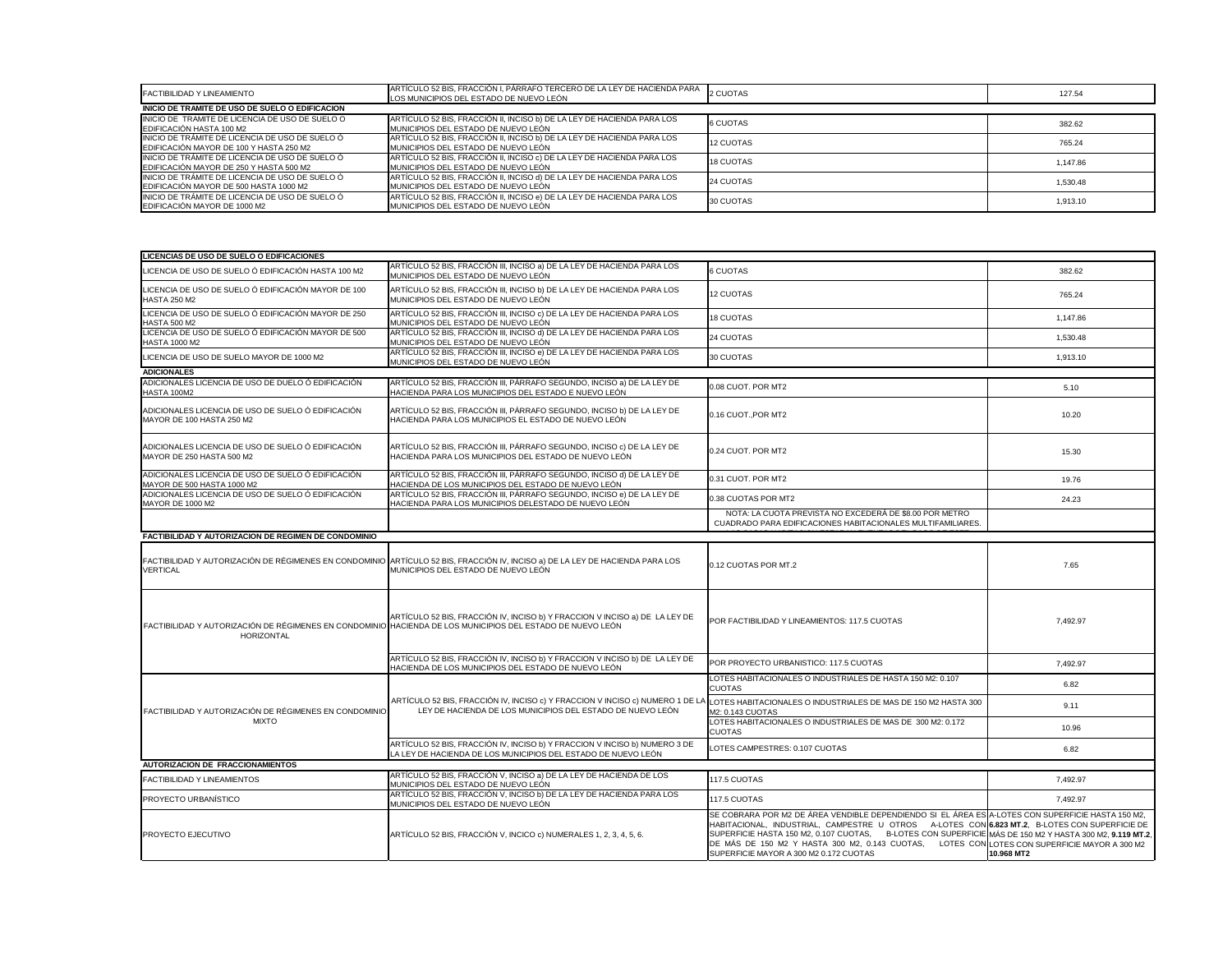| HABITACIONALES O INDUSTRIALES                                                                    | ARTÍCULO 52 BIS, FRACCION V, INCISO C) NUMERO 1 LETRA a b c                                                                                                                                               | HABITACIONALES E INDUSTRIALES, EXCEPTUANDO LOS PREDIOS<br>RESERVADOS PARA EQUIPAMIENTOS COMERCIALES Y DE SERVICIOS:SE A-LOTES CON SUPERFICIE HASTA 150 M2,<br>COBRARA POR M2 DE ÁREA VENDIBLE DEPENDIENDO SI EL ÁREA ES 6.823 MT.2, B-LOTES CON SUPERFICIE DE<br>HABITACIONAL, INDUSTRIAL, CAMPESTRE U OTROS A-LOTES CON MÁS DE 150 M2 Y HASTA 300 M2, 9.119 MT.2,<br>SUPERFICIE HASTA 150 M2, 0.107 CUOTAS, B-LOTES CON SUPERFICIE LOTES CON SUPERFICIE MAYOR A 300 M2<br>DE MÁS DE 150 M2 Y HASTA 300 M2, 0.143 CUOTAS, LOTES CON 10.968 MT2<br>SUPERFICIE MAYOR A 300 M2 0.172 CUOTAS |                 |
|--------------------------------------------------------------------------------------------------|-----------------------------------------------------------------------------------------------------------------------------------------------------------------------------------------------------------|------------------------------------------------------------------------------------------------------------------------------------------------------------------------------------------------------------------------------------------------------------------------------------------------------------------------------------------------------------------------------------------------------------------------------------------------------------------------------------------------------------------------------------------------------------------------------------------|-----------------|
| LOTES CON SUPERFICIE HASTA 150 M2                                                                | ARTÍCULO 52 BIS, FRACCIÓN V. INCISO c), NÚMERO 1, APARTADO A. DE LA LEY DE<br>HACIENDA PARA LOS MUNICIPIOS DEL ESTADO DE NUEVO LEÓN                                                                       | 0.107 CUOTAS                                                                                                                                                                                                                                                                                                                                                                                                                                                                                                                                                                             | 6.82            |
| LOTES CON SUPERFICIE DE MAS DE 150 HASTA 300 M2                                                  | ARTÍCULO 52 BIS, FRACCIÓN V. INCISO c), NÚMERO 1, APARTADO B. DE LA LEY DE<br>HACIENDA PARA LOS MUNICIPIOS DEL ESTADO DE NUEVO LEÓN                                                                       | 0.143 CUOTAS                                                                                                                                                                                                                                                                                                                                                                                                                                                                                                                                                                             | 9.11            |
| LOTES CON SUPERFICIE MAYOR DE 300 M2                                                             | ARTÍCULO 52 BIS, FRACCIÓN V. INCISO c), NÚMERO 1, APARTADO C. DE LA LEY DE<br>HACIENDA PARA LOS MUNICIPIOS DEL ESTADO DE NUEVO LEÓN                                                                       | 0.172 CUOTAS                                                                                                                                                                                                                                                                                                                                                                                                                                                                                                                                                                             | 10.96           |
| INDUSTRIALES UBICADOS EN EL MUNICIPIO                                                            | ARTÍCULO 52 BIS, FRACCIÓN V. INCISO c), NÚMERO 2 DE LA LEY DE HACIENDA<br>PARA LOS MUNICIPIOS DEL ESTADO DE NUEVO LEÓN                                                                                    | 0.107 CUOTAS                                                                                                                                                                                                                                                                                                                                                                                                                                                                                                                                                                             | 6.82            |
| OTROS UBICADOS EN EL MUNICIPIO                                                                   | ARTÍCULO 52 BIS, FRACCIÓN V. INCISO c), NÚMERO 5 DE LA LEY DE HACIENDA PARA<br>LOS MUNICIPIOS DEL ESTADO DE NUEVO LEÓN                                                                                    | 0.107 CUOTAS                                                                                                                                                                                                                                                                                                                                                                                                                                                                                                                                                                             | 6.82            |
| CERTIFIFICACIÓN DEL CUMPLIMIENTO DE REQUSITOS PARA<br>VENTA.                                     | ARTÍCULO 52 BIS, FRACCIÓN V. INCISO c), NÚMERO 6, INCISO d) DE LA LEY DE<br>HACIENDA PARA LOS MUNICIPIOS EL ESTADO DE NUEVO LEÓN                                                                          | 117.5 CUOTAS                                                                                                                                                                                                                                                                                                                                                                                                                                                                                                                                                                             | 7,492.97        |
| <b>PRORROGA</b>                                                                                  | ARTÍCULO 52 BIS, FRACCIÓN V. INCISO c), NÚMERO 6, INCISO e) DE LA LEY DE<br>HACIENDA PARA LOS MUNICIPIOS DEL ESTADO DE NUEVO LEÓN                                                                         | 58.5 CUOTAS                                                                                                                                                                                                                                                                                                                                                                                                                                                                                                                                                                              | 3,730.54        |
| ACTUALIZACIÓN DE GARANTÍAS                                                                       | ARTÍCULO 52 BIS, FRACCIÓN V. INCISO c), NÚMERO 6, INCISO f) DE LA LEY DE<br>HACIENDA PARA LOS MUNICIPIOS DEL ESTADO DE NUEVO LEÓN                                                                         | 58.5 CUOTAS                                                                                                                                                                                                                                                                                                                                                                                                                                                                                                                                                                              | 3,730.54        |
| <b>MODIFICACIONES</b>                                                                            | ARTÍCULO 52 BIS, FRACCIÓN V. INCISO c), NÚMERO 6, INCISO 9) DE LA LEY DE<br>HACIENDA PARA LOS MUNICIPIOS DEL ESTADO DE NUEVO LEÓN                                                                         | 58.5 CUOTAS                                                                                                                                                                                                                                                                                                                                                                                                                                                                                                                                                                              | 3,730.54        |
| RECEPCIÓN DE OBRA                                                                                | ARTÍCULO 52 BIS, FRACCIÓN V. INCISO c), NÚMERO 6, INCISO h) DE LA LEY DE<br>HACIENDA PARA LOS MUNICIPIOS DEL ESTADO DE NUEVO LEÓN                                                                         | 586.5 CUOTAS                                                                                                                                                                                                                                                                                                                                                                                                                                                                                                                                                                             | 37,401.10       |
| REGULARIZACIÓN Y ORDENAMIENTO URBANO EN<br>FRACCIONAMIENTOS Y EN LICENCIAS DE USO DE SUELO (75%) | ARTÍCULO 52 BIS, FRACCIÓN VI DE LA LEY DE HACIENDA PARA LOS MUNICIPIOS DEL SE APLICARAN LAS CUOTAS PREVISTAS EN LAS FRACCIONES III Y IV DEL ARTÍCULO 52 BIS DE LA LEY DE HACIENDA<br>ESTADO DE NUEVO LEÓN | PARA LOS MUNICIPIOS DEL ESTADO DE NUEVO LEON, CON UN INCREMENTO DEL 75%                                                                                                                                                                                                                                                                                                                                                                                                                                                                                                                  |                 |
| EXPEDICIÓN DE COPIAS CERTIFICADAS DE PLANOS                                                      | ARTÍCULO 52 BIS, FRACCIÓN VII DE LA LEY DE HACIENDA PARA LOS MUNICIPIOS<br>DEL ESTADO DE NUEVO LEÓN                                                                                                       | 3.5 CUOTAS                                                                                                                                                                                                                                                                                                                                                                                                                                                                                                                                                                               | 223.19          |
| EXPEDICIÓN DE CONSTANCIA Y CERTIFICACIONES                                                       | ARTÍCULO 52 BIS, FRACCIÓN VIII DE LA LEY DE HACIENDA PARA LOS MUNICIPIOS<br>DEL ESTADO DE NUEVO LEÓN                                                                                                      | 2.5 CUOTAS                                                                                                                                                                                                                                                                                                                                                                                                                                                                                                                                                                               | 159.42          |
| INFORMACIÓN DE ALINEAMIENTO DE LA VIALIDAD                                                       | DEL LOTTUS DE TUBLICIÓN IX DE LA LEY DE HACIENDA PARA LOS MUNICIPIOS DEL 1.5 CUOTAS<br>ESTADO DE NUEVO LEÓN                                                                                               |                                                                                                                                                                                                                                                                                                                                                                                                                                                                                                                                                                                          | 95.65           |
| <b>INSCRIPCION DE NUEVOS FRACCIONAMIENTOS O AMPLIACION</b>                                       |                                                                                                                                                                                                           |                                                                                                                                                                                                                                                                                                                                                                                                                                                                                                                                                                                          |                 |
| FRACCIONAMIENTOS CUYOS LOTES TENGAN UNA SUPERFICIE<br>PROMEDIO MAYOR A 250 M2                    | ARTÍCULO 55 INCISO a) DE LA LEY DE HACIENDA PARA LOS MUNICIPIOS DEL<br>ESTADO DE NUEVO LEÓN                                                                                                               | 0.023 CUOTAS POR MT2                                                                                                                                                                                                                                                                                                                                                                                                                                                                                                                                                                     | 1.46            |
| FRACCIONAMINTOS CUYOS LOTES TENGAN UNA SUPERFICIE<br>PROMEDIO ENTRE 150 Y 250 M2                 | ARTÍCULO 55 INCISO b) DE LA LEY DE HACIENDA PARA LOS MUNICIPIOS DEL<br>ESTADO DE NUEVO LEÓN                                                                                                               | 0.012 CUOTAS POR MT2                                                                                                                                                                                                                                                                                                                                                                                                                                                                                                                                                                     | 0.765           |
| FRACCIONAMIENTOS CUYOS LOTES TENGAN UNA SUPERFICIE<br>PROMEDIO MENOR A 150 M2                    | ARTÍCULO 55 INCISO c) DE LA LEY DE HACIENDA PARA LOS MUNICIPIOS DEL<br>ESTADO DE NUEVO LEÓN                                                                                                               | 0.009 CUOTAS POR MT2                                                                                                                                                                                                                                                                                                                                                                                                                                                                                                                                                                     | 0.573           |
| CEMENTERIOS UBICADOS EN LOS MUNICIPIOS                                                           | ARTÍCULO 55 INCISO d) DE LA LEY DE HACIENDA PARA LOS MUNICIPIOS DEL<br>ESTADO DE NUEVO LEÓN                                                                                                               | 0.12 CUOTAS POR MT2                                                                                                                                                                                                                                                                                                                                                                                                                                                                                                                                                                      | 7.65            |
| ASIGNACIÓN DE NUMERO OFICIAL                                                                     | ARTÍCULO 55, PÁRRAFO TERCERO DE LA LEY DE HACIENDA PARA LOS MUNICIPIOS<br>DEL ESTADO DE NUEVO LEÓN                                                                                                        | 1.24 CUOTAS                                                                                                                                                                                                                                                                                                                                                                                                                                                                                                                                                                              | 79.07           |
| POR CERTIFICACIONES, AUTORIZACIONES, CONSTANCIAS Y REGISTROS                                     |                                                                                                                                                                                                           |                                                                                                                                                                                                                                                                                                                                                                                                                                                                                                                                                                                          |                 |
| COPIA SIMPLE POR HOJA                                                                            | ARTÍCULO 57, FRACCIÓN I, INCISO a) DE LA LEY DE HACIENDA PARA LOS                                                                                                                                         | 0.012 CUOTAS EN HOJAS TAMAÑO CARTA                                                                                                                                                                                                                                                                                                                                                                                                                                                                                                                                                       | 0.765           |
|                                                                                                  | MUNICIPIOS DEL ESTADO DE NUEVO LEÓN                                                                                                                                                                       | 0.017 CUOTAS EN HOJAS TAMAÑO OFICIO                                                                                                                                                                                                                                                                                                                                                                                                                                                                                                                                                      | 1.084           |
| COPIA A COLOR POR HOJA                                                                           | ARTÍCULO 57, FRACCIÓN I, INCISO b) DE LA LEY DE HACIENDA PARA LOS                                                                                                                                         | 0.024 CUOTAS EN HOJAS TAMAÑO CARTA                                                                                                                                                                                                                                                                                                                                                                                                                                                                                                                                                       | 1.53            |
| COPIA CERTIFICADAS POR CADA DOCUMENTO                                                            | MUNICIPIOS DE L ESTADO DE NUEVO LEÓN<br>ARTÍCULO 57, FRACCIÓN I, INCISO c) DE LA LEY DE HACIENDA PARA LOS                                                                                                 | 0.034 CUOTAS EN HOJAS TAMAÑO OFICIO<br>1 CUOTA SALARIO MINIMO                                                                                                                                                                                                                                                                                                                                                                                                                                                                                                                            | 2.16<br>63.77   |
|                                                                                                  | MUNICIPIOS DEL ESTADO DE NUEVO LEÓN                                                                                                                                                                       |                                                                                                                                                                                                                                                                                                                                                                                                                                                                                                                                                                                          |                 |
| COPIA SIMPLE DE PLANOS<br>COPIA SIMPLE DE PLANOS A COLOR                                         | ARTÍCULO 57, FRACCIÓN I, INCISO d) DE LA LEY DE HACIENDA PARA LOS<br>ARTÍCULO 57, FRACCIÓN I, INCISO e) DE LA LEY DE HACIENDA PARA LOS<br>MUNICIPIOS DEL ESTADO DE NUEVO LEÓN                             | 0.43 CUOTAS SALARIO MINIMO<br>2 CUOTAS SALARIO MINIMO                                                                                                                                                                                                                                                                                                                                                                                                                                                                                                                                    | 27.42<br>127.54 |
| COPIA CERTIFICADA DE PLANOS                                                                      | ARTÍCULO 57, FRACCIÓN I, INCISO f) DE LA LEY DE HACIENDA PARA LOS MUNICIPIOS 3 CUOTAS SALARIO MINIMO<br>DEL ESTADO DE NUEVO LEÓN                                                                          |                                                                                                                                                                                                                                                                                                                                                                                                                                                                                                                                                                                          | 191.31          |
| COPIA CERTIFICADA DE PLANOS A COLOR                                                              | ARTÍCULO 57, FRACCIÓN I, INCISO g) DE LA LEY DE HACIENDA PARA LOS<br>MUNICIPIOS DEL ESTADO DE NUEVO LEÓN                                                                                                  | 5 CUOTAS SALARIO MINIMO                                                                                                                                                                                                                                                                                                                                                                                                                                                                                                                                                                  | 318.85          |
| DIVERSAS CONSTANCIAS Y CERTIFICACIONES                                                           | ARTÍCULO 57, FRACCIÓN I, INCISO h) DE LA LEY DE HACIENDA PARA LOS<br>MUNICIPIOS DEL ESTADO DE NUEVO LEÓN                                                                                                  | 1 CUOTA SALARIO MINIMO                                                                                                                                                                                                                                                                                                                                                                                                                                                                                                                                                                   | 63.77           |
| BÚSQUEDA Y LOCALIZACIÓN DE ARCHIVOS Y EXPEDIENTES                                                | ARTÍCULO 57, FRACCIÓN I, PÁRRAFO TERCERO DE LA LEY DE HACIENDA PARA LOS<br>MUNICIPIOS EL ESTADO DE NUEVO LEÓN                                                                                             | 1 CUOTA SALARIO MINIMO                                                                                                                                                                                                                                                                                                                                                                                                                                                                                                                                                                   | 63.77           |
| CERTIFICACIÓN DE PREDIAL                                                                         | ARTÍCULO 57, FRACCIÓN I, INCISO h) DE LA LEY DE HACIENDA PARA LOS<br>MUNICIPIOS EL ESTADO DE NUEVO LEÓN                                                                                                   | 1 CUOTA SALARIO MINIMO                                                                                                                                                                                                                                                                                                                                                                                                                                                                                                                                                                   | 63.77           |
| CERTIFICACIÓN COMISIONADOS MUNICIPALES                                                           | ARTÍCULO 57, FRACCIÓN I, INCISO h) DE LA LEY DE HACIENDA PARA LOS<br>MUNICIPIOS DEL ESTADO DE NUEVO LEÓN                                                                                                  | 1 CUOTA SALARIO MINIMO                                                                                                                                                                                                                                                                                                                                                                                                                                                                                                                                                                   | 63.77           |
| CONSTANCIA O REGISTRO DE REFRENDO                                                                | ARTÍCULO 57, FRACCIÓN I, INCISO h) DE LA LEY DE HACIENDA PARA LOS<br>MUNICIPIOS DEL ESTADO DE NUEVO LEÓN                                                                                                  | 1 CUOTA SALARIO MINIMO                                                                                                                                                                                                                                                                                                                                                                                                                                                                                                                                                                   | 63.77           |
| CONSTANCIA DE NO INFRACCIONES, RELATIVAS A CONTROL<br><b>VEHICULAR</b>                           | ARTÍCULO 57, FRACCIÓN I, PARRAFO CUARTO DE LA LEY DE HACIENDA PARA LOS<br>MUNICIPIOS DEL ESTADO DE NUEVO LEÓN                                                                                             | 0.25 CUOTAS SALARIO MINIMO                                                                                                                                                                                                                                                                                                                                                                                                                                                                                                                                                               | 15.94           |
|                                                                                                  |                                                                                                                                                                                                           |                                                                                                                                                                                                                                                                                                                                                                                                                                                                                                                                                                                          |                 |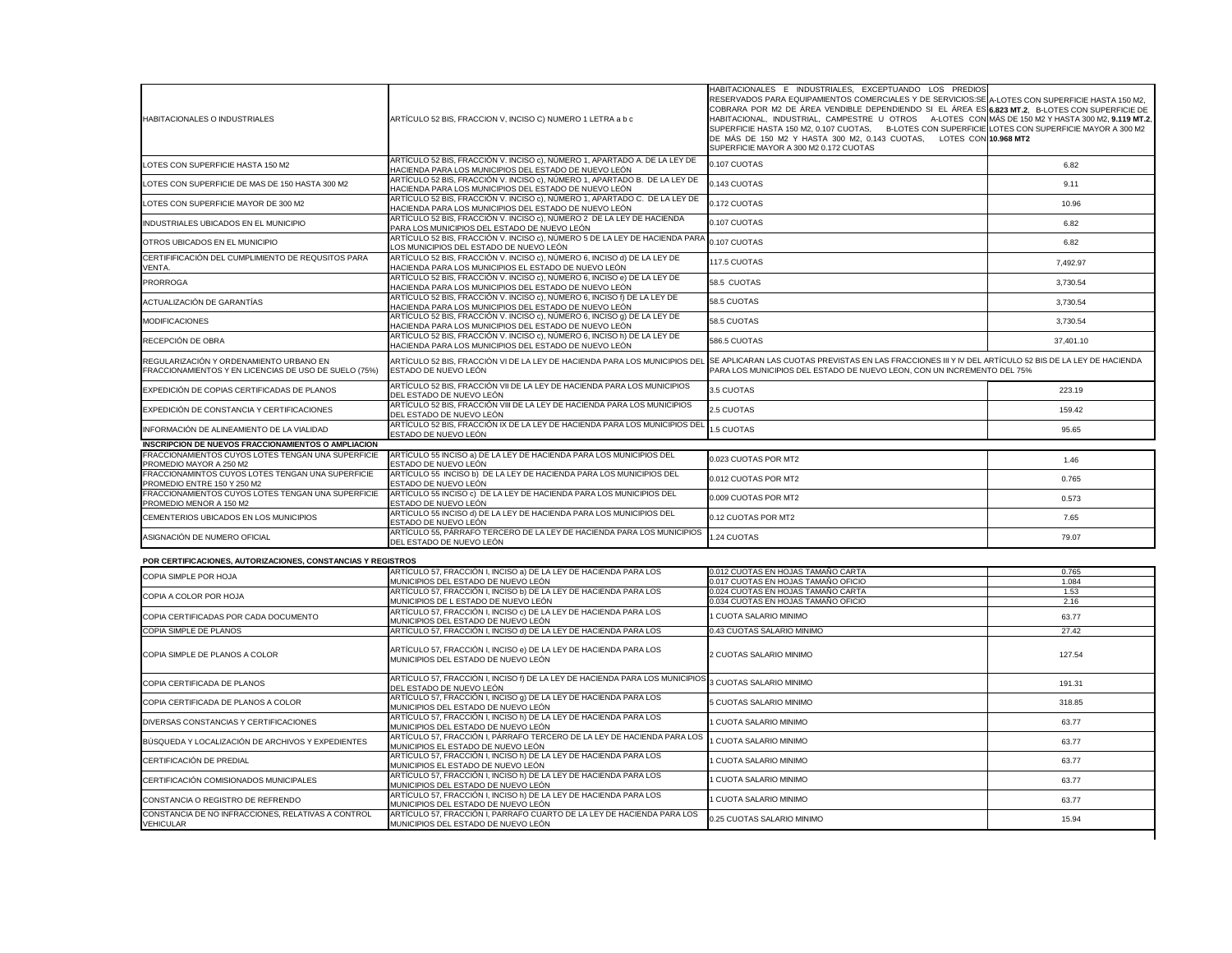| INSCRIPCIÓN AL INICIO DE ACTIVIDADES                                                                      | ARTÍCULO 58 DE LA LEY DE HACIENDA PARA LOS MUNICIPIOS DEL ESTADO DE<br>NUEVO LEÓN                                                 | ESTE ARTÍCULO SOLO MENCIONA LAS CUOTAS POR INSCRIPCIÓN AL<br>INICIO DE ACTIVIDADES, POR REFRENDO ANUAL DE LICENCIA,<br>AUTORIZACIÓN, PERMISO O CONCESIÓN QUE SE CUBRIRÁN EN LOS<br>MUNICIPIOS DEL ÁREA METROPOLITANA |            |
|-----------------------------------------------------------------------------------------------------------|-----------------------------------------------------------------------------------------------------------------------------------|----------------------------------------------------------------------------------------------------------------------------------------------------------------------------------------------------------------------|------------|
|                                                                                                           | ARTÍCULO 58 BIS FRACCION A) NUMERO 1 DE LA LEY DE HACIENDA PARA LOS                                                               | HASTA 15,000 PERSONAS: 1500 CUOTAS                                                                                                                                                                                   | 95,655.00  |
| <b>ESTADIOS DE FUTBOL</b>                                                                                 | MUNICIPIOS EL ESTADO DE NUEVO LEÓN                                                                                                | DE MAS DE 15,000 HASTA 25,000 PERSONAS: 2700 CUOTAS                                                                                                                                                                  | 172,179.00 |
|                                                                                                           |                                                                                                                                   | DEMAS DE 25,000 PERSONAS: 3500 CUOTAS                                                                                                                                                                                | 223,195.00 |
| CABARET, CENTROS NOCTURNOS, DISCOTECAS, CASAS Y<br>ESTABLECIMIENTOS DEA PUESTAS                           | ARTÍCULO 58 BIS FRACCION A) NUMERO 2 DE LA LEY DE HACIENDA PARA LOS<br>MUNICIPIOS EL ESTADO DE NUEVO LEÓN                         | NO MAYOR A 120 M2 2390 CUOTAS                                                                                                                                                                                        | 152,410.30 |
|                                                                                                           |                                                                                                                                   | MAYOR A 120 M2, 2825 CUOTAS                                                                                                                                                                                          | 180,150.25 |
| HOTELES Y MOTELES DE PASO CON SERVICIO DE BAR Y<br>RESTURANT-BAR                                          | ARTÍCULO 58 BIS FRACCION A) NUMERO 4 DE LA LEY DE HACIENDA PARA LOS<br>MUNICIPIOS EL ESTADO DE NUEVO LEÓN                         | 1500 CUOTAS                                                                                                                                                                                                          | 95,655.00  |
| ESTABLECIMIENTOS QUE EXPENDAN BEBIDAS ALCOHOLICAS CERRADAS                                                |                                                                                                                                   |                                                                                                                                                                                                                      |            |
| ABARROTES CON VENTA DE CERVEZA CON UN AREA DE<br>EXPOSICIÓN AL PÚBLICO NO MAYOR A 50 M2                   | ARTÍCULO 58 BIS FRACCION A) NUMERO 5 INCISO a) DE LA LEY DE HACIENDA PARA<br>LOS MUNICIPIOS EL ESTADO DE NUEVO LEÓN               | <b>15 CUOTAS</b>                                                                                                                                                                                                     | 956.55     |
| ABARROTES CON VENTA DE CERVEZA, VINOS Y LICORES CON<br>UN AREA DE EXPOSICIÓN AL PÚBLICO, NO MAYOR A 50 M2 | ARTÍCULO 58 BIS FRACCION A) NUMERO 5 INCISO b) DE LA LEY DE HACIENDA PARA<br>LOS MUNICIPIOS EL ESTADO DE NUEVO LEÓN               | 30 CUOTAS                                                                                                                                                                                                            | 1,913.10   |
| DEPOSITO CON VENTA DE CERVEZA INCLUYENO LOS QUE                                                           | ARTÍCULO 58 BIS FRACCION A) NUMERO 5 INCISO c) DE LA LEY DE HACIENDA PARA                                                         | 40 CUOTAS                                                                                                                                                                                                            | 2,550.80   |
| DEPOSITO CON VENTA DE CERVEZA, VINOS Y LICORES                                                            | ARTÍCULO 58 BIS FRACCION A) NUMERO 5 INCISO d) DE LA LEY DE HACIENDA PARA                                                         | 80 CUOTAS                                                                                                                                                                                                            | 5,101.60   |
| <b>LICORERÍAS</b>                                                                                         | ARTÍCULO 58 BIS FRACCION A) NUMERO 5 INCISO e) DE LA LEY DE HACIENDA PARA<br>LOS MUNICIPIOS EL ESTADO DE NUEVO LEÓN               | 80 CUOTAS                                                                                                                                                                                                            | 5,101.60   |
| MINISÚPER Y TIENDAS DE CONVENIENCIA CON UN AREA DE<br>EXPOSICIÓN AL PUBLICO NO MAYOR A 120 M2             | ARTÍCULO 58 BIS FRACCION A) NUMERO 5 INCISO f) DE LA LEY DE HACIENDA PARA<br>LOS MUNICIPIOS EL ESTADO DE NUEVO LEÓN               | 60 CUOTAS                                                                                                                                                                                                            | 3,826.20   |
| MINISÚPER Y TIENDAS DE CONVENIENCIA CON UN AREA DE<br>EXPOSICIÓN AL PÚBLICO MAYOR A 120 M2                | ARTÍCULO 58 BIS FRACCION A) NUMERO 5 INCISO g) DE LA LEY DE HACIENDA PARA<br>LOS MUNICIPIOS EL ESTADO DE NUEVO LEÓN               | 135 CUOTAS                                                                                                                                                                                                           | 8,608.95   |
| TIENDAS DE AUTO SERVICIO MAYOR A 120 M2                                                                   | ARTÍCULO 58 BIS FRACCION A) NUMERO 5 INCISO h) DE LA LEY DE HACIENDA PARA<br>LOS MUNICIPIOS EL ESTADO DE NUEVO LEÓN               | 190 CUOTAS                                                                                                                                                                                                           | 12,116.30  |
| TIENDAS DE AUTO SERV DEPARTAMENTALES MAYOR A 120 M2                                                       | ARTÍCULO 58 BIS FRACCION A) NUMERO 5 INCISO i) DE LA LEY DE HACIENDA PARA<br>LOS MUNICIPIOS EL ESTADO DE NUEVO LEÓN               | 380 CUOTAS                                                                                                                                                                                                           | 24,232.60  |
| EXPENDIO Y DISTRIBUCIÓN AL MAYOREO DE CERVEZA Ó<br><b>BEBIDAS ALCOHÓLICAS</b>                             | ARTÍCULO 58 BIS FRACCION A) NUMERO 5 INCISO ¡) DE LA LEY DE HACIENDA PARA<br>LOS MUNICIPIOS EL ESTADO DE NUEVO LEÓN               | 340 CUOTAS                                                                                                                                                                                                           | 21,681.80  |
| ESTABLECIMIENTOS QUE EXPENDAN BEBIDAS ALCOHOLICAS EN BOTELLA ABIERTA O AL COPEO                           |                                                                                                                                   |                                                                                                                                                                                                                      |            |
| CERVECERÍAS CON EXPENDIO DE CERVEZA                                                                       | ARTÍCULO 58 BIS FRACCION A) NUMERO 5 INCISO k) SUBINCISO a) DE LA LEY DE<br>HACIENDA PARA LOS MUNICIPIOS DEL ESTADO DE NUEVO LEÓN | <b>85 CUOTAS</b>                                                                                                                                                                                                     | 5,420.45   |
| DECTAUDANTES LONGHEDÍAS FONDAS V SIMILADES CON                                                            | ADTÍCULO EQ DICITO ACCIONAL ALIUMEDO E INCICO LA CUDINCICO LA DE LA LEVIDE                                                        |                                                                                                                                                                                                                      |            |

| CERVECERÍAS CON EXPENDIO DE CERVEZA                                                                                              | ARTÍCULO 58 BIS FRACCION A) NUMERO 5 INCISO K) SUBINCISO a) DE LA LEY DE<br>HACIENDA PARA LOS MUNICIPIOS DEL ESTADO DE NUEVO LEÓN                                                        | <b>85 CUOTAS</b>                                                                                                                                                            | 5,420.45                                                                                            |
|----------------------------------------------------------------------------------------------------------------------------------|------------------------------------------------------------------------------------------------------------------------------------------------------------------------------------------|-----------------------------------------------------------------------------------------------------------------------------------------------------------------------------|-----------------------------------------------------------------------------------------------------|
| RESTAURANTES, LONCHERÍAS, FONDAS Y SIMILARES CON<br>EXPENDIO DE CERVEZA                                                          | ARTÍCULO 58 BIS FRACCION A) NUMERO 5 INCISO k) SUBINCISO b) DE LA LEY DE<br>HACIENDA PARA LOS MUNICIPIOS DEL ESTADO DE NUEVO LEÓN                                                        | <b>85 CUOTAS</b>                                                                                                                                                            | 5,420.45                                                                                            |
| BILLARES CON EXPENDIO DE CERVEZA                                                                                                 | ARTÍCULO 58 BIS FRACCION A) NUMERO 5 INCISO k) SUBINCISO c) DE LA LEY DE<br>HACIENDA PARA LOS MUNICIPIOS DEL ESTADO DE NUEVO LEÓN                                                        | <b>85 CUOTAS</b>                                                                                                                                                            | 5,420.45                                                                                            |
| BILLARES CON EXPENDIO DE CERVEZA. VINOS Y LICORES                                                                                | ARTÍCULO 58 BIS FRACCION A) NUMERO 5 INCISO k) SUBINCISO d) DE LA LEY DE<br>HACIENDA PARA LOS MUNICIPIOS DEL ESTADO DE NUEVO LEÓN                                                        | 130 CUOTAS                                                                                                                                                                  | 8,290.10                                                                                            |
| CANTINAS O BARES CON EXPENDIO DE CERVEZA VINOS Y<br><b>LICORES</b>                                                               | ARTÍCULO 58 BIS FRACCION A) NUMERO 5 INCISO k) SUBINCISO e) DE LA LEY DE<br>HACIENDA PARA LOS MUNICIPIOS DEL ESTADO DE NUEVO LEÓN                                                        | 250 CUOTAS                                                                                                                                                                  | 15,942.50                                                                                           |
| RESTAURANTES - BAR CON EXPENIO DE CERVEZA, VINOS Y<br>LICORES, CON UN ÁREA DE ATENCIÓN AL PÚBLICO DE HASTA<br>120 M <sub>2</sub> | ARTÍCULO 58 BIS FRACCION A) NUMERO 5 INCISO k) SUBINCISO f) DE LA LEY DE<br>HACIENDA PARA LOS MUNICIPIOS DEL ESTADO DE NUEVO LEÓN                                                        | 150 CUOTAS                                                                                                                                                                  | 9,565.50                                                                                            |
| RESTAURANTES- BAR CON EXPENDIO DE CERVEZA, VINOS Y                                                                               | ARTÍCULO 58 BIS FRACCION A) NUMERO 5 INCISO k) SUBINCISO 9) DE LA LEY DE<br>LICORES CON UN AREA DE ATENCIÓN AL PÚBLICO MAYOR A 120 HACIENDA PARA LOS MUNICIPIOS DEL ESTADO DE NUEVO LEÓN | 250 CUOTAS                                                                                                                                                                  | 15,942.50                                                                                           |
| CENTROS O CLUBES SOCIALES O DEPORTIVOS CON EXPENDIO<br>O CONSUMO DE CERVEZA, VINOS Y LICORES                                     | ARTÍCULO 58 BIS FRACCION A) NUMERO 5 INCISO k) SUBINCISO h) DE LA LEY DE<br>HACIENDA PARA LOS MUNICIPIOS DEL ESTADO DE NUEVO LEÓN                                                        | PAGARÁN UNA CUOTA POR METRO DE SUPERFICIE DE EXPENDIO O DE<br>CONSUMO, EN NINGÚN CASO LA CANTIDAD SERÁ INFERIOR A 100<br><b>CUOTAS</b>                                      | 63.77 POR M2 DE SUPERFICIE DE EXPENDIO<br>O DE CONSUMO, NINGUN CASO SERA<br><b>INFERIOR A 6,377</b> |
| CENTROS O CLUBES SOCIALES O DEPORTIVOS CON EXPENDIO<br>O CONSUMO DE CERVEZA, VINOS Y LICORES                                     | ARTÍCULO 58 BIS FRACCION A) NUMERO 5 INCISO k) SUBINCISO i) DE LA LEY DE<br>HACIENDA PARA LOS MUNICIPIOS DEL ESTADO DE NUEVO LEÓN                                                        | PAGARÁN 0.25 CUOTAS POR METRO CUADRADO DE SUPERFICIE DE<br>CONSUMO, EN NINGUN CASO, LA CANTIDAD A PAGAR SERA MENOR A 50 CONSUMO, NINGUN CASO SERA INFERIOR<br><b>CUOTAS</b> | 15.94 POR M2 DE SUPERFICIE DE<br>A 3,188.50                                                         |
|                                                                                                                                  |                                                                                                                                                                                          | HASTA 150 M2 DE EXPENDIO O CONSUMO ABIERTO AL PÚBLICO 150<br><b>CUOTAS</b>                                                                                                  | 9,565.50                                                                                            |
| HOTELES CON EXPENDIO O CONSUMO HASTA 150 M2                                                                                      | ARTICULO 58 BIS FRACCION A) NUMERO 5 INCISO k) SUBINCISO ¡) DE LA LEY DE<br>HACIENDA PARA LOS MUNICIPIOS DEL ESTADO DE NUEVO LEON                                                        | POR EL EXEDENTE DE 150 METROS, PAGARÁN POR CADA M2 O<br>FRACCIÓN DE EXPENDIO O CONSUMO ABIERTO AL PÚBLICO 0.6 CUOTAS                                                        | 38.26                                                                                               |
|                                                                                                                                  |                                                                                                                                                                                          | NOTA: EN NINGIN CASO LA CANTIDAD A PAGAR SERA MAYOR A 1,000<br><b>CUOTAS</b>                                                                                                | NO MAYOR A 63,770                                                                                   |
|                                                                                                                                  |                                                                                                                                                                                          |                                                                                                                                                                             |                                                                                                     |
| <b>PERMISOS ESPECIALES</b>                                                                                                       |                                                                                                                                                                                          |                                                                                                                                                                             |                                                                                                     |
| EXPENDIO Y CONSUMO DE BEBIDAS ALCOHOLICAS                                                                                        | ARTÍCULO 58 BIS FRACCION B) NUMERO 1 DE LA LEY DE HACIENDA PARA LOS<br>MUNICIPIOS DEL ESTADO DE NUEVO LEÓN                                                                               | 0.2 CUOTAS POR M2 DE SUPERFICIE DE EXPENDIO O CONSUMO, MAS UN<br>10% DE LOS DERECHOS POR CADA DIA DE DURACION DEL PERMISO                                                   | 12.75                                                                                               |
| CONSUMO DE BEBIDAS ALCOHOLICAS                                                                                                   | ARTÍCULO 58 BIS FRACCION B) NUMERO 2 DE LA LEY DE HACIENDA PARA LOS<br>MUNICIPIOS DEL ESTADO DE NUEVO LEÓN                                                                               | 0.1 CUOTAS POR M2 SE SUPERFICIE DE CONSUMO, MAS UN 10% DE LOS<br>DERECHOS POR CADA DIA DE DURACION DEL PERMISO                                                              | 6.37                                                                                                |
|                                                                                                                                  |                                                                                                                                                                                          |                                                                                                                                                                             |                                                                                                     |

| CERVECERÍAS CON EXPENDIO DE CERVEZA                                                                                  | ARTÍCULO 58 BIS FRACCION A) NUMERO 5 INCISO k) SUBINCISO a) DE LA LEY DE<br>HACIENDA PARA LOS MUNICIPIOS DEL ESTADO DE NUEVO LEÓN                                                        | 85 CUOTAS                                                                                                                                                                   | 5,420.45                                                                                            |
|----------------------------------------------------------------------------------------------------------------------|------------------------------------------------------------------------------------------------------------------------------------------------------------------------------------------|-----------------------------------------------------------------------------------------------------------------------------------------------------------------------------|-----------------------------------------------------------------------------------------------------|
| RESTAURANTES, LONCHERÍAS, FONDAS Y SIMILARES CON<br>EXPENDIO DE CERVEZA                                              | ARTÍCULO 58 BIS FRACCION A) NUMERO 5 INCISO k) SUBINCISO b) DE LA LEY DE<br>HACIENDA PARA LOS MUNICIPIOS DEL ESTADO DE NUEVO LEÓN                                                        | 85 CUOTAS                                                                                                                                                                   | 5,420.45                                                                                            |
| BILLARES CON EXPENDIO DE CERVEZA                                                                                     | ARTÍCULO 58 BIS FRACCION A) NUMERO 5 INCISO K) SUBINCISO c) DE LA LEY DE<br>HACIENDA PARA LOS MUNICIPIOS DEL ESTADO DE NUEVO LEÓN                                                        | 85 CUOTAS                                                                                                                                                                   | 5,420.45                                                                                            |
| BILLARES CON EXPENDIO DE CERVEZA. VINOS Y LICORES                                                                    | ARTÍCULO 58 BIS FRACCION A) NUMERO 5 INCISO k) SUBINCISO d) DE LA LEY DE<br>HACIENDA PARA LOS MUNICIPIOS DEL ESTADO DE NUEVO LEÓN                                                        | 130 CUOTAS                                                                                                                                                                  | 8,290.10                                                                                            |
| CANTINAS O BARES CON EXPENDIO DE CERVEZA VINOS Y<br><b>LICORES</b>                                                   | ARTÍCULO 58 BIS FRACCION A) NUMERO 5 INCISO k) SUBINCISO e) DE LA LEY DE<br>HACIENDA PARA LOS MUNICIPIOS DEL ESTADO DE NUEVO LEÓN                                                        | 250 CUOTAS                                                                                                                                                                  | 15,942.50                                                                                           |
| RESTAURANTES - BAR CON EXPENIO DE CERVEZA, VINOS Y<br>LICORES, CON UN ÁREA DE ATENCIÓN AL PÚBLICO DE HASTA<br>120 M2 | ARTÍCULO 58 BIS FRACCION A) NUMERO 5 INCISO K) SUBINCISO f) DE LA LEY DE<br>HACIENDA PARA LOS MUNICIPIOS DEL ESTADO DE NUEVO LEÓN                                                        | 150 CUOTAS                                                                                                                                                                  | 9,565.50                                                                                            |
| RESTAURANTES- BAR CON EXPENDIO DE CERVEZA, VINOS Y                                                                   | ARTÍCULO 58 BIS FRACCION A) NUMERO 5 INCISO k) SUBINCISO 9) DE LA LEY DE<br>LICORES CON UN AREA DE ATENCIÓN AL PÚBLICO MAYOR A 120 HACIENDA PARA LOS MUNICIPIOS DEL ESTADO DE NUEVO LEÓN | 250 CUOTAS                                                                                                                                                                  | 15,942.50                                                                                           |
| CENTROS O CLUBES SOCIALES O DEPORTIVOS CON EXPENDIO<br>O CONSUMO DE CERVEZA, VINOS Y LICORES                         | ARTÍCULO 58 BIS FRACCION A) NUMERO 5 INCISO K) SUBINCISO h) DE LA LEY DE<br>HACIENDA PARA LOS MUNICIPIOS DEL ESTADO DE NUEVO LEÓN                                                        | PAGARÁN UNA CUOTA POR METRO DE SUPERFICIE DE EXPENDIO O DE<br>CONSUMO, EN NINGÚN CASO LA CANTIDAD SERÁ INFERIOR A 100<br><b>CUOTAS</b>                                      | 63.77 POR M2 DE SUPERFICIE DE EXPENDIO<br>O DE CONSUMO, NINGUN CASO SERA<br><b>INFERIOR A 6,377</b> |
| CENTROS O CLUBES SOCIALES O DEPORTIVOS CON EXPENDIO<br>O CONSUMO DE CERVEZA, VINOS Y LICORES                         | ARTÍCULO 58 BIS FRACCION A) NUMERO 5 INCISO k) SUBINCISO i) DE LA LEY DE<br>HACIENDA PARA LOS MUNICIPIOS DEL ESTADO DE NUEVO LEÓN                                                        | PAGARÁN 0.25 CUOTAS POR METRO CUADRADO DE SUPERFICIE DE<br>CONSUMO, EN NINGUN CASO, LA CANTIDAD A PAGAR SERA MENOR A 50 CONSUMO, NINGUN CASO SERA INFERIOR<br><b>CUOTAS</b> | 15.94 POR M2 DE SUPERFICIE DE<br>A 3,188.50                                                         |
|                                                                                                                      |                                                                                                                                                                                          | HASTA 150 M2 DE EXPENDIO O CONSUMO ABIERTO AL PÚBLICO 150<br><b>CUOTAS</b>                                                                                                  | 9,565.50                                                                                            |
| HOTELES CON EXPENDIO O CONSUMO HASTA 150 M2                                                                          | ARTICULO 58 BIS FRACCION A) NUMERO 5 INCISO k) SUBINCISO ¡) DE LA LEY DE<br>HACIENDA PARA LOS MUNICIPIOS DEL ESTADO DE NUEVO LEON                                                        | POR EL EXEDENTE DE 150 METROS, PAGARÁN POR CADA M2 O<br>FRACCIÓN DE EXPENDIO O CONSUMO ABIERTO AL PÚBLICO 0.6 CUOTAS                                                        | 38.26                                                                                               |
|                                                                                                                      |                                                                                                                                                                                          | NOTA: EN NINGIN CASO LA CANTIDAD A PAGAR SERA MAYOR A 1,000<br><b>CUOTAS</b>                                                                                                | NO MAYOR A 63,770                                                                                   |
|                                                                                                                      |                                                                                                                                                                                          |                                                                                                                                                                             |                                                                                                     |
| <b>IPERMISOS ESPECIALES</b>                                                                                          |                                                                                                                                                                                          |                                                                                                                                                                             |                                                                                                     |
| EXPENDIO Y CONSUMO DE BEBIDAS ALCOHOLICAS                                                                            | ARTÍCULO 58 BIS FRACCION B) NUMERO 1 DE LA LEY DE HACIENDA PARA LOS<br>MUNICIPIOS DEL ESTADO DE NUEVO LEÓN                                                                               | 0.2 CUOTAS POR M2 DE SUPERFICIE DE EXPENDIO O CONSUMO, MAS UN<br>10% DE LOS DERECHOS POR CADA DIA DE DURACION DEL PERMISO                                                   | 12.75                                                                                               |
| CONSUMO DE BEBIDAS ALCOHOLICAS                                                                                       | ARTÍCULO 58 BIS FRACCION B) NUMERO 2 DE LA LEY DE HACIENDA PARA LOS<br>MUNICIPIOS DEL ESTADO DE NUEVO LEÓN                                                                               | 0.1 CUOTAS POR M2 SE SUPERFICIE DE CONSUMO, MAS UN 10% DE LOS<br>DERECHOS POR CADA DIA DE DURACION DEL PERMISO                                                              | 6.37                                                                                                |
|                                                                                                                      |                                                                                                                                                                                          |                                                                                                                                                                             |                                                                                                     |

| <b>REVISION, INSPECCION Y SERVICIO</b> |                                                                                                                                                              |          |        |
|----------------------------------------|--------------------------------------------------------------------------------------------------------------------------------------------------------------|----------|--------|
| DE LICENCIA DE MANEJO                  | ISERVICIO DE EXAMEN MEDICO DE PERICIA PARA AUTORIZACIÓN IARTÍCULO 62 FRACCIÓN I DE LA LEY DE HACIENDA PARA LOS MUNICIPIOS DEL<br><b>ESTADO DE NUEVO LEÓN</b> | 2 CUOTAS | 127.54 |
| PERMISO PARA TRANSITAR SIN PLACAS      | ARTÍCULO 62 FRACCIÓN I, PÁRRAFO SEGUNDO DE LA LEY DE HACIENDA PARA LOS 6 CUOTAS<br>MUNICIPIOS DEL ESTADO DE NUEVO LEÓN                                       |          | 382.62 |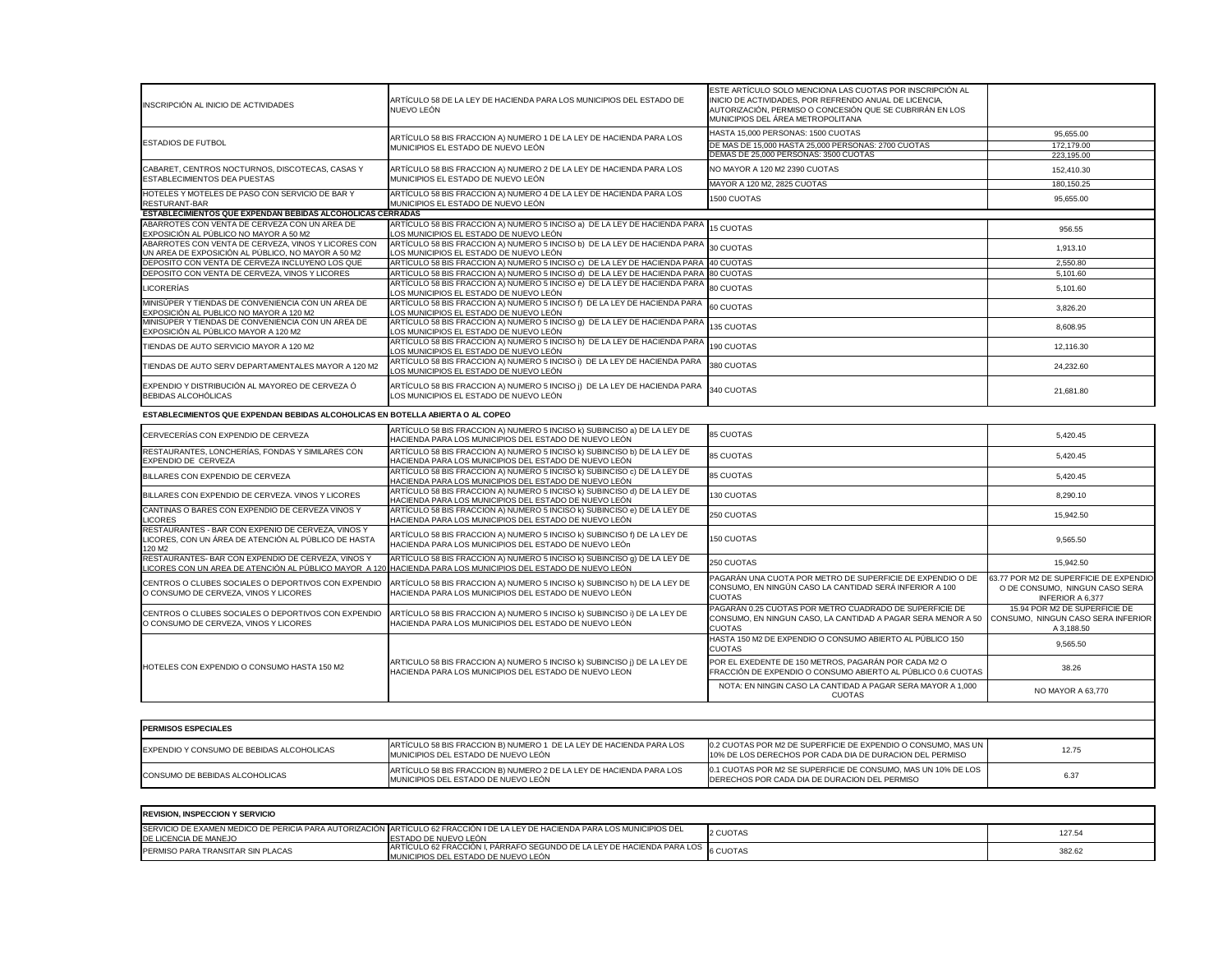| LICENCIA PARA ESTACIONAMIENTO CARGA Y DESCARGA                | ARTÍCULO 62 FRACCIÓN I, PÁRRAFO CUARTO DE LA LEY DE HACIENDA PARA LOS<br>MUNICIPIOS DEL ESTADO DE NUEVO LEÓN               | 5 CUOTAS                                                                  |
|---------------------------------------------------------------|----------------------------------------------------------------------------------------------------------------------------|---------------------------------------------------------------------------|
| REVISIÓN DE ISAI                                              | ARTÍCULO 62 FRACCIÓN IV DE LA LEY DE HACIENDA PARA LOS MUNICIPIOS DEL<br>ESTADO DE NUEVO LEÓN                              | 10 CUOTAS POR<br>PAGAR POR COI                                            |
| INSPECCIÓN DE COMERCIO AMBULANTE                              | ARTÍCULO 62, FRACCIÓN II DE LA LEY DE HACIENDA PARA LOS MUNICIPIOS DEL<br>ESTADO DE NUEVO LEÓN                             | DE \$20 A \$70 PC<br>A NIVEL MUNICIF                                      |
| INTERVENCION DE DIV. Y ESPECT. PUB.                           | ARTÍCULO 31 BIS, FRACCION I, INCISO d) y ARTÍCULO 63 DE LA LEY DE HACIENDA<br>PARA LOS MUNICIPIOS DEL ESTADO DE NUEVO LEÓN | EN RAZÓN A SU                                                             |
| <b>INSPECCION DE ECOLOGIA</b>                                 | ARTICULO 63 DE LA LEY DE HACIENDA ARA LOS MUNICIPIOS DEL ESTADO DE<br><b>NUEVO LEON</b>                                    | EN RAZÓN A SU                                                             |
| SERVICIOS SANITARIOS QUE PRESTE EL MUNICIPIO                  |                                                                                                                            |                                                                           |
| MANTENER ANIMALES EN OBSERVACIÓN                              | ART ÍCULO 62, FRACCIÓN VI, INCISO a) DE LA LEY DE HACIENDA PARA LOS                                                        | 0.50 CUOTAS                                                               |
| RECOGER ANIMALES DOMÉSTICOS ENFERMOS                          | ARTÍCULO 62, FRACCIÓN VI INCISO b) DE LA LEY DE HACIENDA PARA LOS<br>MUNICIPIOS DEL ESTADO DE NUEVO LEÓN                   | 0.50 CUOTAS                                                               |
| <b>EXPEDICION DE LICENCIAS</b>                                |                                                                                                                            |                                                                           |
|                                                               | ARTÍCULO 64, FRACCIÓN V, PÁRRAFO PRIMERO DE LA LEY DE HACIENDA PARA LOS<br>MUNICIPIOS DEL ESTADO DE NUEVO LEÓN             | <b>POR LICENCIA Y</b><br><b>CUOTAS</b>                                    |
| <b>LICENCIA DE ANUNCIOS</b>                                   | ARTÍCULO 64, FRACCIÓN V, PÁRRAFO SEGUNDO DE LA LEY DE HACIENDA PARA<br>LOS MUNICIPIOS DEL ESTADO DE NUEVO LEÓN             | <b>ANUNCIOS CUYA</b><br><b>ELEMENTOS ELE</b>                              |
| <b>LIMPIEZA DE LOTES BALDÍOS</b>                              |                                                                                                                            |                                                                           |
|                                                               | ARTÍCULO 65, INCISO a) DE LA LEY DE HACIENDA PARA LOS MUNICIPIOS DEL<br>ESTADO DE NUEVO LEÓN                               | PREDIOS CON S                                                             |
| LIMPIEZA DE LOTES BALDÍOS                                     | ARTÍCULO 65 INCISO b) DE LA LEY DE HACIENDA PARA LOS MUNICIPIOS DEL<br>ESTADO DE NUEVO LEÓN                                | POR EL EXCEDE<br><b>CUOTAS</b>                                            |
|                                                               | ARTÍCULO 65, PÁRRAFO SEPTIMO DE LA LEY DE HACIENDA PARA LOS MUNICIPIOS<br>DEL ESTADO DE NUEVO LEÓN                         | POR SERVICIO D<br>LA BASURA PRO<br>DEL PREDIO, EL<br><b>MATERIA RECOL</b> |
| LIMPIEZA Y RECOLECCION DE DESECHOS INDUSTRIALES Y COMERCIALES |                                                                                                                            |                                                                           |
|                                                               | ARTÍCULO 65 BIS INCISO a) DE LA LEY DE HACIENDA PARA LOS MUNICIPIOS DEL<br>ESTADO DE NUEVO LEÓN                            | <b>INMUEBLES QUE</b>                                                      |
|                                                               | ARTÍCULO 65 BIS INCISO b) DE LA LEY DE HACIENDA PARA LOS MUNICIPIOS DEL<br>ESTADO DE NUEVO LEÓN                            | <b>INMUEBLES QUE</b><br><b>CUOTAS</b>                                     |
|                                                               | ARTÍCULO 65 BIS INCISO c) DE LA LEY DE HACIENDA PARA LOS MUNICIPIOS DEL<br>ESTADO DE NUEVO LEÓN                            | <b>INMUEBLES QUE</b><br><b>CUOTAS</b>                                     |
| SERVICIO DE LIMPIA DE DESECHOS INDUSTRIALES Y                 | ARTÍCULO 65 BIS INCISO d) DE LA LEY DE HACIENDA PARA LOS MUNICIPIOS DEL<br>ESTADO DE NUEVO LEÓN                            | <b>INMUEBLES QUE</b><br><b>CUOTAS</b>                                     |
| <b>COMERCIALES</b>                                            | ARTÍCULO 65 BIS INCISO e) DE LA LEY DE HACIENDA PARA LOS MUNICIPIOS DEL<br>ESTADO DE NUEVO LEÓN                            | <b>INMUEBLES QUE</b><br><b>CUOTAS</b>                                     |
|                                                               | ARTÍCULO 65 BIS INCISO f) DE LA LEY DE HACIENDA PARA LOS MUNICIPIOS DEL<br>ESTADO DE NUEVO LEÓN                            | <b>INMUEBLES QUE</b><br><b>CUOTAS</b>                                     |
|                                                               |                                                                                                                            |                                                                           |

| LICENCIA PARA ESTACIONAMIENTO CARGA Y DESCARGA                                                                                | ARTÍCULO 62 FRACCIÓN I, PÁRRAFO CUARTO DE LA LEY DE HACIENDA PARA LOS<br>MUNICIPIOS DEL ESTADO DE NUEVO LEÓN                             | 5 CUOTAS                                                                                                                                                                                                                                                                       | 318.85                                               |
|-------------------------------------------------------------------------------------------------------------------------------|------------------------------------------------------------------------------------------------------------------------------------------|--------------------------------------------------------------------------------------------------------------------------------------------------------------------------------------------------------------------------------------------------------------------------------|------------------------------------------------------|
| REVISIÓN DE ISAI                                                                                                              | ARTÍCULO 62 FRACCIÓN IV DE LA LEY DE HACIENDA PARA LOS MUNICIPIOS DEL<br>ESTADO DE NUEVO LEÓN                                            | 10 CUOTAS POR CADA INMUEBLE CUANDO NO EXISTA CANTIDAD A<br>PAGAR POR CONCEPTO DEL ISAI                                                                                                                                                                                         | 637.70                                               |
| INSPECCIÓN DE COMERCIO AMBULANTE                                                                                              | ARTÍCULO 62, FRACCIÓN II DE LA LEY DE HACIENDA PARA LOS MUNICIPIOS DEL<br>ESTADO DE NUEVO LEÓN                                           | DE \$20 A \$70 POR INSPECCIONES QUE PREVIENEN LOS REGLAMENTOS<br>A NIVEL MUNICIPAL                                                                                                                                                                                             | \$20 Y \$70                                          |
| INTERVENCION DE DIV. Y ESPECT. PUB.                                                                                           | ARTÍCULO 31 BIS, FRACCION I, INCISO d) y ARTÍCULO 63 DE LA LEY DE HACIENDA<br>PARA LOS MUNICIPIOS DEL ESTADO DE NUEVO LEÓN               | EN RAZÓN A SU COSTO                                                                                                                                                                                                                                                            | SEGÚN SEA EL CASO                                    |
| <b>INSPECCION DE ECOLOGIA</b>                                                                                                 | ARTICULO 63 DE LA LEY DE HACIENDA ARA LOS MUNICIPIOS DEL ESTADO DE<br><b>NUEVO LEON</b>                                                  | EN RAZÓN A SU COSTO                                                                                                                                                                                                                                                            | SEGÚN SEA EL CASO                                    |
| SERVICIOS SANITARIOS QUE PRESTE EL MUNICIPIO                                                                                  |                                                                                                                                          |                                                                                                                                                                                                                                                                                |                                                      |
| MANTENER ANIMALES EN OBSERVACIÓN                                                                                              | ART ÍCULO 62, FRACCIÓN VI, INCISO a) DE LA LEY DE HACIENDA PARA LOS<br>ARTÍCULO 62, FRACCIÓN VI INCISO b) DE LA LEY DE HACIENDA PARA LOS | 0.50 CUOTAS                                                                                                                                                                                                                                                                    | 31.88                                                |
| RECOGER ANIMALES DOMÉSTICOS ENFERMOS                                                                                          | MUNICIPIOS DEL ESTADO DE NUEVO LEÓN                                                                                                      | 0.50 CUOTAS                                                                                                                                                                                                                                                                    | 31.88                                                |
| <b>EXPEDICION DE LICENCIAS</b>                                                                                                |                                                                                                                                          |                                                                                                                                                                                                                                                                                |                                                      |
| <b>LICENCIA DE ANUNCIOS</b>                                                                                                   | ARTÍCULO 64, FRACCIÓN V, PÁRRAFO PRIMERO DE LA LEY DE HACIENDA PARA LOS<br>MUNICIPIOS DEL ESTADO DE NUEVO LEÓN                           | POR LICENCIA Y MEDIO DE IDENTIFICACIÓN POR M2 DE EXPOSICIÓN, 2.5<br><b>CUOTAS</b>                                                                                                                                                                                              | 159.42 POR M2                                        |
|                                                                                                                               | ARTÍCULO 64, FRACCIÓN V, PÁRRAFO SEGUNDO DE LA LEY DE HACIENDA PARA<br>LOS MUNICIPIOS DEL ESTADO DE NUEVO LEÓN                           | ANUNCIOS CUYA SUPERFICIE DE EXPOSICIÓN ESTE COMPUESTA DE<br>ELEMENTOS ELECTRÓNICOS, EL MONTO MÁXIMO SERÁ DE 75 CUOTAS                                                                                                                                                          | 4,782.75                                             |
| <b>LIMPIEZA DE LOTES BALDÍOS</b>                                                                                              |                                                                                                                                          |                                                                                                                                                                                                                                                                                |                                                      |
|                                                                                                                               | ARTÍCULO 65, INCISO a) DE LA LEY DE HACIENDA PARA LOS MUNICIPIOS DEL<br>ESTADO DE NUEVO LEÓN                                             | PREDIOS CON SUPERFICIE HASTA 1,000 M2 0.30 CUOTAS                                                                                                                                                                                                                              | 19.13                                                |
|                                                                                                                               | ARTÍCULO 65 INCISO b) DE LA LEY DE HACIENDA PARA LOS MUNICIPIOS DEL<br>ESTADO DE NUEVO LEÓN                                              | POR EL EXCEDENTE DE 1,000 M2, POR CADA M2 EXCEDENTE 0.26<br><b>CUOTAS</b>                                                                                                                                                                                                      | 16.58                                                |
| LIMPIEZA DE LOTES BALDÍOS                                                                                                     | ARTÍCULO 65, PÁRRAFO SEPTIMO DE LA LEY DE HACIENDA PARA LOS MUNICIPIOS<br>DEL ESTADO DE NUEVO LEÓN                                       | POR SERVICIO DE RECOLECCIÓN, TRASLADO Y DISPOSICIÓN FINAL DE<br>LA BASURA PRODUCTO DE LA LIMPIEZA A SOLICITUD DEL PROPIETARIO<br>DEL PREDIO, EL COSTO SERÁ DE 6 CUOTAS POR M3 O FRACCIÓN DE<br>MATERIA RECOLECTADA                                                             | 382.62                                               |
| LIMPIEZA Y RECOLECCION DE DESECHOS INDUSTRIALES Y COMERCIALES                                                                 |                                                                                                                                          |                                                                                                                                                                                                                                                                                |                                                      |
|                                                                                                                               | ARTÍCULO 65 BIS INCISO a) DE LA LEY DE HACIENDA PARA LOS MUNICIPIOS DEL<br>ESTADO DE NUEVO LEÓN                                          | INMUEBLES QUE GENEREN HASTA 5 KG. DIARIOS, 2 CUOTAS                                                                                                                                                                                                                            | 127.54                                               |
|                                                                                                                               | ARTÍCULO 65 BIS INCISO b) DE LA LEY DE HACIENDA PARA LOS MUNICIPIOS DEL<br>ESTADO DE NUEVO LEÓN                                          | INMUEBLES QUE GENEREN MÁS DE 5 KG. Y HASTA 10 KG DIARIOS, 4<br><b>CUOTAS</b>                                                                                                                                                                                                   | 255.08                                               |
|                                                                                                                               | ARTÍCULO 65 BIS INCISO c) DE LA LEY DE HACIENDA PARA LOS MUNICIPIOS DEL<br>ESTADO DE NUEVO LEÓN                                          | INMUEBLES QUE GENEREN MÁS DE 10 KG. Y HASTA 25 KG. DIARIOS, 6<br><b>CUOTAS</b>                                                                                                                                                                                                 | 382.62                                               |
| <b>SERVICIO DE LIMPIA DE DESECHOS INDUSTRIALES Y</b>                                                                          | ARTÍCULO 65 BIS INCISO d) DE LA LEY DE HACIENDA PARA LOS MUNICIPIOS DEL<br>ESTADO DE NUEVO LEÓN                                          | INMUEBLES QUE GENEREN MÁS DE 25 KG. Y HASTA 50 KG. DIARIOS, 14<br><b>CUOTAS</b>                                                                                                                                                                                                | 892.78                                               |
| <b>COMERCIALES</b>                                                                                                            | ARTÍCULO 65 BIS INCISO e) DE LA LEY DE HACIENDA PARA LOS MUNICIPIOS DEL<br>ESTADO DE NUEVO LEÓN                                          | INMUEBLES QUE GENEREN MÁS DE 50 KG. Y HASTA 100 KG. DIARIOS, 25<br><b>CUOTAS</b>                                                                                                                                                                                               | 1,594.25                                             |
|                                                                                                                               | ARTÍCULO 65 BIS INCISO f) DE LA LEY DE HACIENDA PARA LOS MUNICIPIOS DEL<br>ESTADO DE NUEVO LEÓN                                          | INMUEBLES QUE GENEREN MÁS DE 100 KG. Y HASTA 200 KG. DIARIOS, 48<br><b>CUOTAS</b>                                                                                                                                                                                              | 3,060.96                                             |
|                                                                                                                               | ARTÍCULO 65 BIS INCISO g) DE LA LEY DE HACIENDA PARA LOS MUNICIPIOS DEL<br>ESTADO DE NUEVO LEÓN                                          | INMUEBLES QUE GENEREN MÁS DE 200 KG. Ó EL EQUIVALENTE A TRES<br>M3 DIARIOS EL COBRO SERÁ DE 48 CUOTAS MÁS 0.50 CUOTAS POR<br>CADA 5KG. ADICIONALES                                                                                                                             | 3060.96 MÁS 31.88 POR CADA 5KG<br><b>ADICIONALES</b> |
| <b>OCUPACION DE LA VIA PUBLICA</b>                                                                                            |                                                                                                                                          |                                                                                                                                                                                                                                                                                |                                                      |
| OCUPAR LA VÍA PUBLICA CON INSTALACIONES FIJAS O<br><b>SEMIFIJAS</b>                                                           | ARTÍCULO 65 BIS-1, FRACCIÓN I DE LA LEY DE HACIENDA PARA LOS MUNCICPIOS<br>DEL ESTADO DE NUEVO LEÓN                                      | 0.016 CUOTAS DIARIAS                                                                                                                                                                                                                                                           | 1.02 POR M2                                          |
| SITIOS DE AUTOMÓVILES                                                                                                         | ARTÍCULO 65 BIS-1, FRACCIÓN II DE LA LEY DE HACIENDA PARA LOS MUNICIPIOS                                                                 | <b>5 CUOTAS POR TRIMESTRE</b>                                                                                                                                                                                                                                                  | 318.85                                               |
| CAJONES ESTACIONAMIENTO COMERCIAL                                                                                             | ARTÍCULO 65 BIS-1, FRACCIÓN III INCISO a) DE LA LEY DE HACIENDA PARA LOS                                                                 | 5 CUOTAS POR M2                                                                                                                                                                                                                                                                | 318.85 POR M2                                        |
| CAJONES ESTACIONAMIENTO PARTICULAR                                                                                            | ARTÍCULO 65 BIS-1, FRACCIÓN III INCISO b) DE LA LEY DE HACIENDA PARA LOS<br>MUNICIPIOS DEL ESTADO DE NUEVO LEÓN                          | 1.5 CUOTAS POR M2                                                                                                                                                                                                                                                              | 95.65 POR M2                                         |
| RECOLECCIÓN DE PARQUÍMETROS                                                                                                   | ARTÍCULO 65 BIS-1, FRACCIÓN IV, PÁRRAFO PRIMERO DE LA LEY DE HACIENDA<br>PARA LOS MUNICIPIOS DEL ESTADO DE NUEVO LEÓN                    | \$2.50 POR HORA                                                                                                                                                                                                                                                                | \$2.50 POR HORA                                      |
| MATERIAL EN LA VÍA PUBLICA                                                                                                    | ARTÍCULO 65 BIS-1 FRACCIÓN V (SUSPENDIDA SU APLICACIÓN POR LA DECLARATORIA DE COORDINACIÓN EN MATERIA FEDERAL DE DERECHOS)               |                                                                                                                                                                                                                                                                                |                                                      |
| MERCADOS AMBULANTES                                                                                                           | ARTÍCULO 65 BIS-1, FRACCIÓN I                                                                                                            | 0.016 CUOTAS DIARIAS POR M2 COMPLETO O FRACCION                                                                                                                                                                                                                                | 1.02 POR M2                                          |
| CALCOMANÍAS DE ESTACIONÓMETROS<br>CONTRIBUCIONES POR NUEVOS FRACCIONAMIENTOS, EDIFICACIONES, RELOTIFICACIONES Y SUBDIVISIONES | ARTÍCULO 65 BIS-1, FRACCIÓN I, PÁRRAFO SEGUNDO                                                                                           | 0.081 CUOTAS DIARIAS POR METRO CUADRADO                                                                                                                                                                                                                                        | 5.16                                                 |
|                                                                                                                               |                                                                                                                                          | LOS PREDIOS NO HABITACIONALES CEDERÁN O PAGARÁN EL 7% DEL                                                                                                                                                                                                                      |                                                      |
| PAGO DEL 7 %                                                                                                                  | ARTICULO 65 BIS 2 DE LA LEY DE HACIENDA PARA LOS MUNICIPIOS DEL ESTADO DE<br>NUEVO LEON                                                  | ÁREA QUE RESULTE DE RESTAR AL AREA TOTAL DEL PREDIO, LAS<br>ÁREAS DE AFECTACIÓN Y VIALIDADES                                                                                                                                                                                   | SEGÚN SEA EL CASO                                    |
| PAGO DEL ARTICULO 151 FRACC II                                                                                                | ARTICULO 65 BIS 2 DE LA LEY DE HACIENDA PARA LOS MUNICIPIOS DEL ESTADO D<br><b>NUEVO LEON</b>                                            | CEDER SUELO AL MUNICIPIO PARA DESTINOS A RAZÓN DEL 17% -<br>DIECISIETE DEL ÁREA VENDIBLE Ó 22 - VEINTIDÓS METROS CUADRADOS<br>POR UNIDAD DE VIVIENDA, O LO QUE RESULTE MAYOR. LOS USOS<br>COMPLEMENTARIOS NO HABITACIONALES CEDERÁN EL 7% - SIETE DEL<br>ÁREA VENDIBLE CORRESP | SEGÚN SEA EL CASO                                    |
| <b>OTROS INGRESOS</b>                                                                                                         |                                                                                                                                          |                                                                                                                                                                                                                                                                                |                                                      |
| <b>OTROS INGRESOS</b>                                                                                                         | ARTICULO 63 PARRAFO SEGUNDO DE LA LEY DE HACIENDA PARA LOS MUNICIPIOS<br>DEL ESTADO DE NUEVO LEON                                        | SEGÚN SEA EL CASO                                                                                                                                                                                                                                                              | SEGÚN SEA EL CASO                                    |
| <b>DIVERSOS</b>                                                                                                               |                                                                                                                                          |                                                                                                                                                                                                                                                                                |                                                      |

## **OCUPACION DE LA VIA PUBLICA**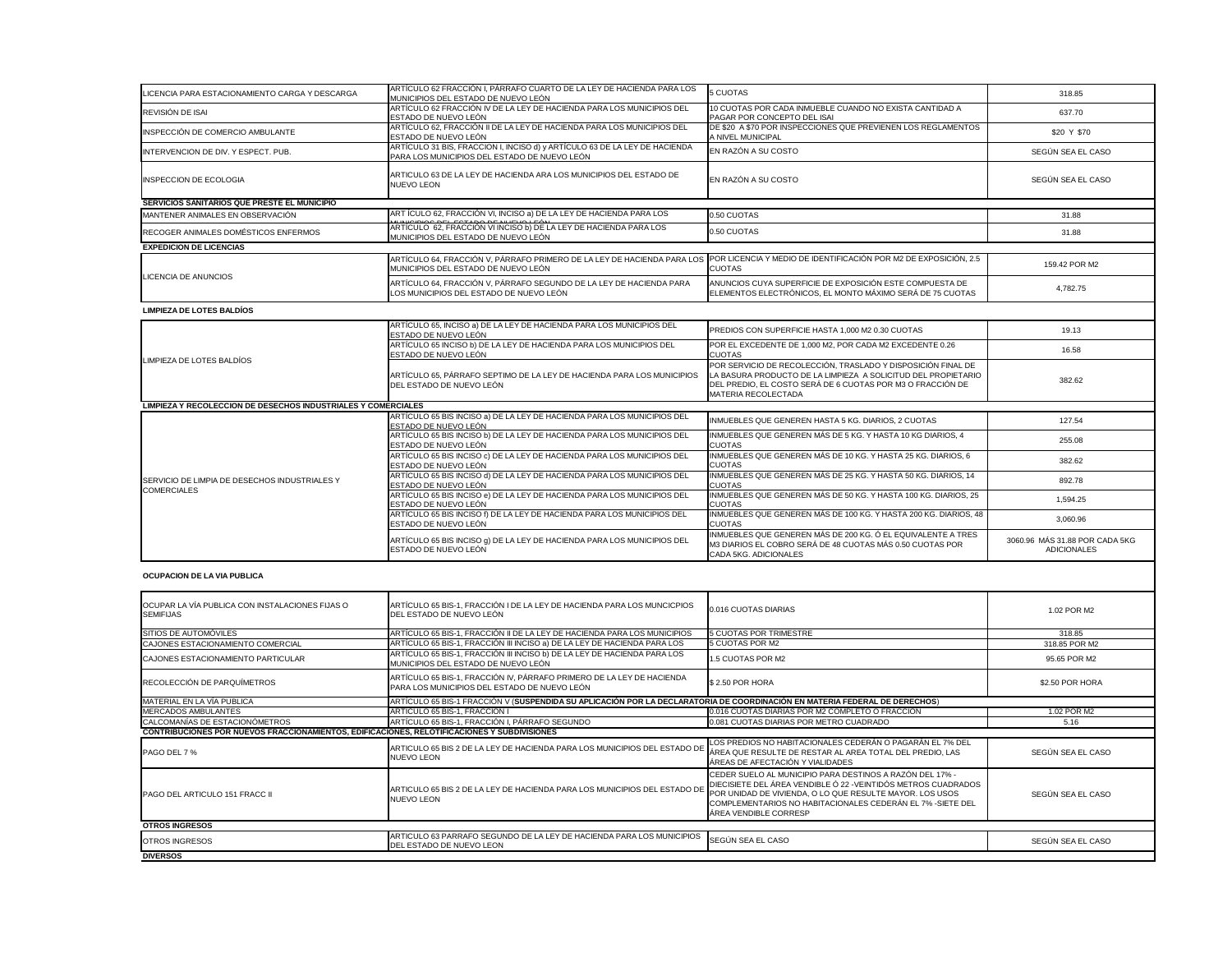| <b>ICUO</b><br>AS DIF GUARDERIAS<br>∠∆ ∆ | <b><i>CIPIOS DEL</i></b><br><b>PARA</b><br><b>FRACCION</b><br>. LOS MUN<br>' DE HACIENDA P<br>DE.<br>RTICULO 66.<br>I FY<br>'Ak<br>" INIU<br>$\mathbf{A}$ |
|------------------------------------------|-----------------------------------------------------------------------------------------------------------------------------------------------------------|
|                                          | ) DE NUEVO I FON<br>~ ' A'                                                                                                                                |
|                                          |                                                                                                                                                           |

| <b>DIVERSOS</b>               | ARTICULO 63 PARRAFO SEGUNDO DE LA LEY DE HACIENDA PARA LOS MUNICIPIOS SEGUN SEA EL CASO<br>DEL ESTADO DE NUEVO LEON |                              | SEGÚN SEA EL CASO |
|-------------------------------|---------------------------------------------------------------------------------------------------------------------|------------------------------|-------------------|
|                               | <b>3.- PRODUCTOS</b>                                                                                                |                              |                   |
| <b>CONCEPTO Y DESCRIPCION</b> | <b>FUNDAMENTO JURÍDICO</b>                                                                                          | <b>CUOTA QUE CORRESPONDE</b> | <b>CANTIDAD</b>   |
|                               |                                                                                                                     |                              |                   |

| <b>DIVERSOS</b>               | ARTICULO 63 PARRAFO SEGUNDO DE LA LEY DE HACIENDA PARA LOS MUNICIPIOS SEGÚN SEA EL CASO<br>DEL ESTADO DE NUEVO LEON |                              | SEGÚN SEA EL CASO |
|-------------------------------|---------------------------------------------------------------------------------------------------------------------|------------------------------|-------------------|
|                               | <b>3.- PRODUCTOS</b>                                                                                                |                              |                   |
| <b>CONCEPTO Y DESCRIPCION</b> | <b>FUNDAMENTO JURÍDICO</b>                                                                                          | <b>CUOTA QUE CORRESPONDE</b> | <b>CANTIDAD</b>   |
|                               |                                                                                                                     |                              |                   |

| <b>CUOTAS DIF GUARDERIAS</b>                    | ARTICULO 66, FRACCION I DE LA LEY DE HACIENDA PARA LOS MUNICIPIOS DEL<br>ESTADO DE NUEVO LEON                                                                                                                                                           | SEGÚN SEA EL CASO                                                                                                                            | SEGÚN SEA EL CASO        |  |  |
|-------------------------------------------------|---------------------------------------------------------------------------------------------------------------------------------------------------------------------------------------------------------------------------------------------------------|----------------------------------------------------------------------------------------------------------------------------------------------|--------------------------|--|--|
|                                                 |                                                                                                                                                                                                                                                         |                                                                                                                                              |                          |  |  |
| <b>4.- APROVECHAMIENTOS</b>                     |                                                                                                                                                                                                                                                         |                                                                                                                                              |                          |  |  |
| <b>CONCEPTO Y DESCRIPCION</b>                   | <b>FUNDAMENTO JURÍDICO</b>                                                                                                                                                                                                                              | <b>CUOTA QUE CORRESPONDE</b>                                                                                                                 | <b>CANTIDAD</b>          |  |  |
| <b>MULTAS</b>                                   |                                                                                                                                                                                                                                                         |                                                                                                                                              |                          |  |  |
| <b>MULTAS DE TRANSITO</b>                       | ARTICULO 67, FRACCION I Y ARTICULO 69 DE LA LEY DE HACIENDA PARA LOS<br>MUNICIPIOS DEL ESTADO DE NUEVO LEON Y ARTICULO 136, FRACCION V, 137, 138,<br>139, 140 Y 145 DEL REGLAMENTO DE TRANSITO Y VIALIDAD DEL MUNICIPIO DE<br><b>GARCIA, NUEVO LEON</b> | DE ACUERDO AL TABULADOR Y DEMAS PRECEPTOS QUE ESTABLECE EL<br>REGLAMENTO DE TRANSITO Y VIALIDAD DEL MUNCIPIO DE GARCIA,<br><b>NUEVO LEON</b> | SEGÚN SEA EL CASO        |  |  |
| <b>IMULTAS DE POLICIA</b>                       | ARTICULO 67, FRACCION I Y ARTICULO 69 DE LA LEY DE HACIENDA PARA LOS<br>MUNICIPIOS DEL ESTADO DE NUEVO LEON                                                                                                                                             | DE ACUERDO A TABULADOR                                                                                                                       | SEGÚN SEA EL CASO        |  |  |
| MULTAS DE OBRAS PUBLICAS                        | ARTICULO 67 FRACCION I Y ARTICULO 69 DE LA LEY DE HACIENDA PARA LOS<br>MUNICIPIOS DEL ESTADO DE NUEVO LEON                                                                                                                                              | DE ACUERDO A TABULADOR                                                                                                                       | SEGÚN SEA EL CASO        |  |  |
| MULTAS DE COMERCIO Y ESPECTACULOS               | ARTICULO 67 FRACCION I Y ARTICULO 69 DE LA LEY DE HACIENDA PARA LOS<br>MUNICIPIOS DEL ESTADO DE NUEVO LEON                                                                                                                                              | DE ACUERDO A TABULADOR                                                                                                                       | SEGÚN SEA EL CASO        |  |  |
| MULTAS DE LOTES BALDIOS                         | ARTICULO 67 FRACCION I Y ARTICULO 69 DE LA LEY DE HACIENDA PARA LOS<br>MUNICIPIOS DEL ESTADO DE NUEVO LEON                                                                                                                                              | DE ACUERDO A TABULADOR                                                                                                                       | SEGÚN SEA EL CASO        |  |  |
| <b>MULTA DE ISAI</b>                            | ARTICULO 67 FRACCION I Y ARTICULO 69 DE LA LEY DE HACIENDA PARA LOS<br>MUNICIPIOS DEL ESTADO DE NUEVO LEON                                                                                                                                              | DE ACUERDO A TABULADOR                                                                                                                       | SEGÚN SEA EL CASO        |  |  |
| MULTAS DE ECOLOGIA                              | ARTICULO 67 FRACCION I Y ARTICULO 69 DE LA LEY DE HACIENDA PARA LOS<br>MUNICIPIOS DEL ESTADO DE NUEVO LEON                                                                                                                                              | DE ACUERDO A TABULADOR                                                                                                                       | SEGÚN SEA EL CASO        |  |  |
| MULTAS PROTECCION CIVIL                         | ARTICULO 67 FRACCION I Y ARTICULO 69 DE LA LEY DE HACIENDA PARA LOS<br>MUNICIPIOS DEL ESTADO DE NUEVO LEON                                                                                                                                              | DE ACUERDO A TABULADOR                                                                                                                       | SEGÚN SEA EL CASO        |  |  |
| MULTAS DE LIMPIA                                | ARTICULO 67 FRACCION I Y ARTICULO 69 DE LA LEY DE HACIENDA PARA LOS<br>MUNICIPIOS DEL ESTADO DE NUEVO LEON                                                                                                                                              | DE ACUERDO A TABULADOR                                                                                                                       | SEGÚN SEA EL CASO        |  |  |
| <b>ACCESORIOS Y REZAGOS</b>                     |                                                                                                                                                                                                                                                         |                                                                                                                                              |                          |  |  |
| <b>RECARGOS DE IMPUESTO PREDIAL</b>             | ARTICULO 67, FRACCION III DE LA LEY DE HACIENDA PARA LOS MUNICIPIOS DEL<br>ESTADO DE NUEVO LEON, Y LEY DE INGRESOS PARA LOS MUNICIPIOS ART. 3 Y 4                                                                                                       | AL PRESENTARSE ESPONTANEAMENTE EL 1% Y AL SER REQUERIDO EL<br>1.2% POR CADA MES O FRACCION QUE SE RETARDE EL PAGO                            | SEGÚN SEA EL CASO        |  |  |
| RECARGOS DE ADQUISICION DE INMUEBLES            | ARTICULO 67 , FRACCION III DE LA LEY DE HACIENDA PARA LOS MUNICIPIOS DEL<br>ESTADO DE NUEVO LEON, Y LEY DE INGRESOS PARA LOS MUNICIPIOS ART. 3 Y 4                                                                                                      | AL PRESENTARSE ESPONTANEAMENTE EL 1% Y AL SER REQUERIDO EL<br>1.2% POR CADA MES O FRACCION QUE SE RETARDE EL PAGO                            | SEGÚN SEA EL CASO        |  |  |
| <b>RECARGOS DE DERECHOS</b>                     | ARTICULO 67, FRACCION III DE LA LEY DE HACIENDA PARA LOS MUNICIPIOS DEL<br>ESTADO DE NUEVO LEON, Y LEY DE INGRESOS PARA LOS MUNICIPIOS ART. 3 Y 4                                                                                                       | AL PRESENTARSE ESPONTANEAMENTE EL 1% Y AL SER REQUERIDO EL<br>1.2% POR CADA MES O FRACCION QUE SE RETARDE EL PAGO                            | SEGÚN SEA EL CASO        |  |  |
| RECARGOS DE APROVECHAMIENTO                     | ARTICULO 67, FRACCION III DE LA LEY DE HACIENDA PARA LOS MUNICIPIOS DEL<br>ESTADO DE NUEVO LEON, Y LEY DE INGRESOS PARA LOS MUNICIPIOS ART. 3 Y 4                                                                                                       | AL PRESENTARSE ESPONTANEAMENTE EL 1% Y AL SER REQUERIDO EL<br>1.2% POR CADA MES O FRACCION QUE SE RETARDE EL PAGO                            | SEGÚN SEA EL CASO        |  |  |
| GASTOS DE EJECUCION DE IMPUESTO PREDIAL         | ARTICULO 67 . FRACCION III DE LA LEY DE HACIENDA PARA LOS MUNICIPIOS DEL<br>ESTADO DE NUEVO LEON, ART. 145 DEL CODIGO FISCAL CAP. 3                                                                                                                     | 10% DEL CREDITO FISCAL SIN EXCEDER 1 SALARIO MINIMO ELEVADO A<br>DOS AÑOS                                                                    | SEGÚN SEA EL CASO        |  |  |
| GASTOS DE EJECUCION DE ADQUISICION DE INMUEBLES | ARTICULO 67, FRACCION III DE LA LEY DE HACIENDA PARA LOS MUNICIPIOS DEL<br>ESTADO DE NUEVO LEON, ART. 145 DEL CODIGO FISCAL CAP. 3                                                                                                                      | 10% DEL CREDITO FISCAL SIN EXCEDER 1 SALARIO MINIMO ELEVADO A<br>DOS AÑOS                                                                    | SEGÚN SEA EL CASO        |  |  |
| <b>GASTOS DE DERECHOS</b>                       | ARTICULO 67, FRACCION III DE LA LEY DE HACIENDA PARA LOS MUNICIPIOS DEL<br>ESTADO DE NUEVO LEON, Y LEY DE INGRESOS PARA LOS MUNICIPIOS ART. 3 Y 4                                                                                                       | AL PRESENTARSE ESPONTANEAMENTE EL 1% Y AL SER REQUERIDO EL<br>1.2% POR CADA MES O FRACCION QUE SE RETARDE EL PAGO                            | SEGÚN SEA EL CASO        |  |  |
| <b>GASTOS DE APROVECHAMIENTO</b>                | ARTICULO 67 , FRACCION III DE LA LEY DE HACIENDA PARA LOS MUNICIPIOS DEL<br>ESTADO DE NUEVO LEON, Y LEY DE INGRESOS PARA LOS MUNICIPIOS ART. 3 Y 4                                                                                                      | AL PRESENTARSE ESPONTANEAMENTE EL 1% Y AL SER REQUERIDO EL<br>1.2% POR CADA MES O FRACCION QUE SE RETARDE EL PAGO                            | SEGÚN SEA EL CASO        |  |  |
| SANCION DE IMPUESTO PREDIAL                     | ARTICULO 67, FRACCION III DE LA LEY DE HACIENDA PARA LOS MUNICIPIOS DEL<br>ESTADO DE NUEVO LEON Y CODIGO FISCAL ART 22                                                                                                                                  | SEGÚN SEA EL CASO                                                                                                                            | SEGÚN SEA EL CASO        |  |  |
| SANCION DE ADQUISICION DE INMUEBLES             | ARTICULO 67, FRACCION III DE LA LEY DE HACIENDA PARA LOS MUNICIPIOS DEL<br>ESTADO DE NUEVO LEON Y CODIGO FISCAL ART 22                                                                                                                                  | SEGÚN SEA EL CASO                                                                                                                            | SEGÚN SEA EL CASO        |  |  |
| <b>SANCION DE DERECHOS</b>                      | ARTICULO 67, FRACCION III DE LA LEY DE HACIENDA PARA LOS MUNICIPIOS DEL<br>ESTADO DE NUEVO LEON Y CODIGO FISCAL ART 22                                                                                                                                  | SEGÚN SEA EL CASO                                                                                                                            | SEGÚN SEA EL CASO        |  |  |
| <b>SANCION DE APROVECHAMIENTO</b>               | ARTICULO 67, FRACCION III DE LA LEY DE HACIENDA PARA LOS MUNICIPIOS DEL<br>ESTADO DE NUEVO LEON Y CODIGO FISCAL ART 22                                                                                                                                  | SEGÚN SEA EL CASO                                                                                                                            | SEGÚN SEA EL CASO        |  |  |
| <b>NO ESPECIFICADOS</b>                         |                                                                                                                                                                                                                                                         |                                                                                                                                              |                          |  |  |
| <b>ACTUALIZACIONES DEL ISAI</b>                 | ARTICULO 67, FRACCION V DE LA LEY DE HACIENDA PARA LOS MUNICIPIOS DEL<br>ESTADO DE NUEVO LEON, ARTICULO 22 DEL CODIGO FISCAL DEL ESTADO DE<br><b>NUEVO LEON</b>                                                                                         | APLICA SEGÚN SEA EL CASO                                                                                                                     | APLICA SEGÚN SEA EL CASO |  |  |
| <b>DERECHOS</b>                                 |                                                                                                                                                                                                                                                         |                                                                                                                                              |                          |  |  |
|                                                 | ARTICULO 52, FRACCION I INCISO a) Y ARTICULO 69 DE LA LEY DE HACIENDA PARA<br>LOS MUNICIPIOS DEL ESTADO DE NUEVO LEON                                                                                                                                   | PRIMERA CATEGORIA.- MAS DE 500 M2 DE CONSTRUCCION: 0.109<br><b>CUOTAS POR M2</b>                                                             | 6.95                     |  |  |

**EXPLOTACION**